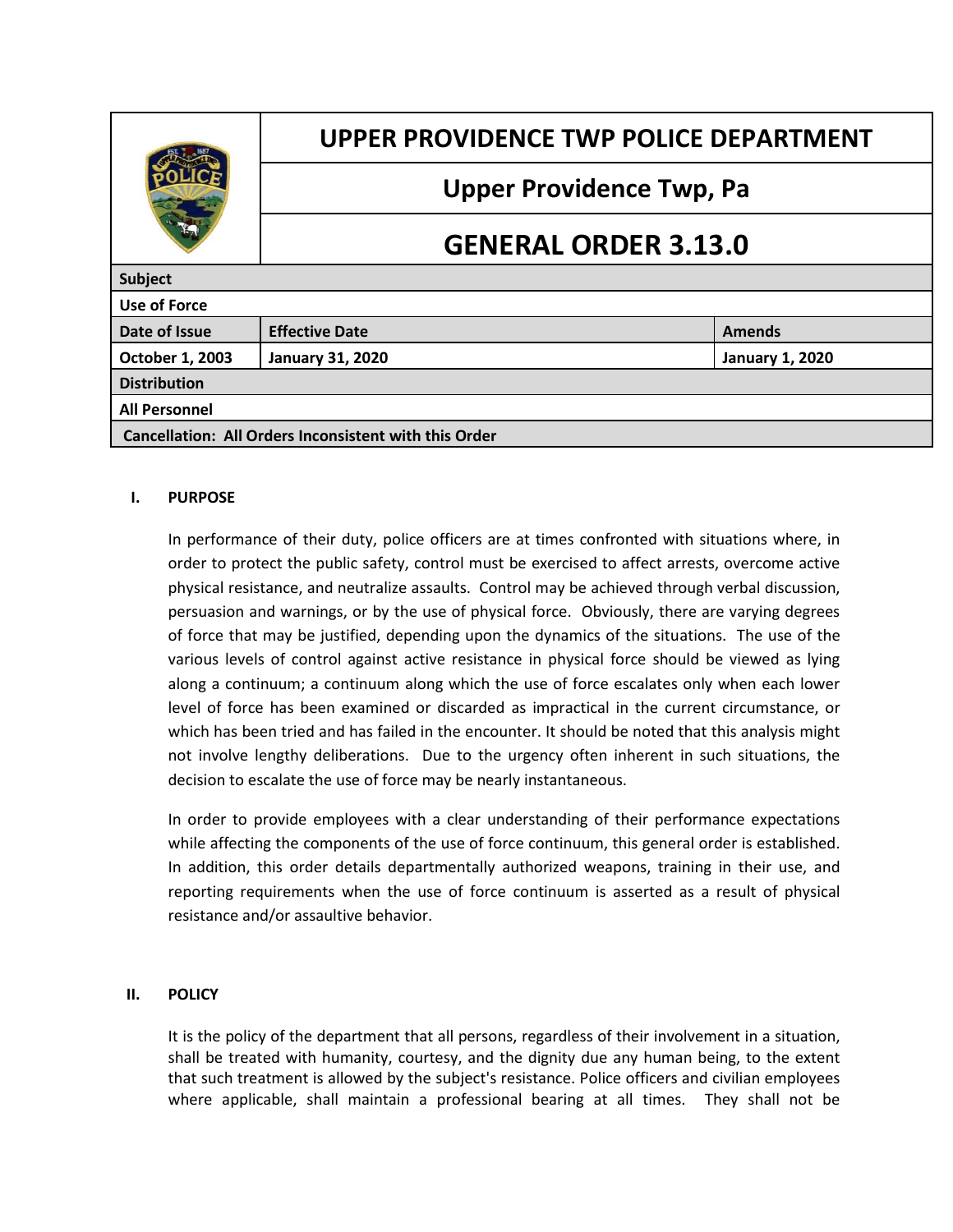argumentative or engage in acts that might incite a subject to become physically aggressive. They shall never use a greater degree of force than that which is lawful, reasonable, and necessary for the specific situation. Such reasonable and necessary force may be used: to affect an arrest, to overcome unlawful resistance, to prevent an escape from custody, or to neutralize an unlawful assault upon the officer or another person. The use of physical force will end immediately when resistance has been overcome. Emphasis shall always be upon obtaining control over the resistance situation rather than forcing submission. Members shall not mentally or physically abuse any person that they contact or take into their custody or control.

Justification for the use of force is limited to what reasonably appears to be the facts known or perceived by the officer at the time he/she decides to use such force. Facts unknown to the officer, no matter how compelling, cannot be considered in later determining whether the action was justified.

Officers using force must be able to articulate the need and justification for the use of force and the reason(s) why the level of force utilized was selected. Full disclosure of the circumstances requiring the use of force, and the type and extent of force, shall be thoroughly documented in the departmentally required "Use of Force Report", or other reports, as outlined in this general order.

#### **Use of Force Continuum Authorized Only to Accomplish Lawful Objectives**

- A. Use of Force Justification
	- 1. The Pennsylvania Crimes Code, Title 18, Chapter 5, "General Principles of Justification", describes those circumstances in which use of force is justified. These provisions, and the related case law, including Federal case law made binding on Pennsylvania through the 14th Amendment to the United States Constitution, shall establish the only legally binding restrictions regarding the use of force by police department personnel, as it relates to criminal or enforceable civil matters.
	- 2. In any necessary use of force, all police department personnel shall only utilize the force necessary to affect lawful objectives in conformance to the provisions of the Pennsylvania Crimes Code, other Pennsylvania statutory provisions, and applicable Pennsylvania and Federal Court decisions in accordance with the department's Use of Force Continuum that establishes use of force options and their appropriate application.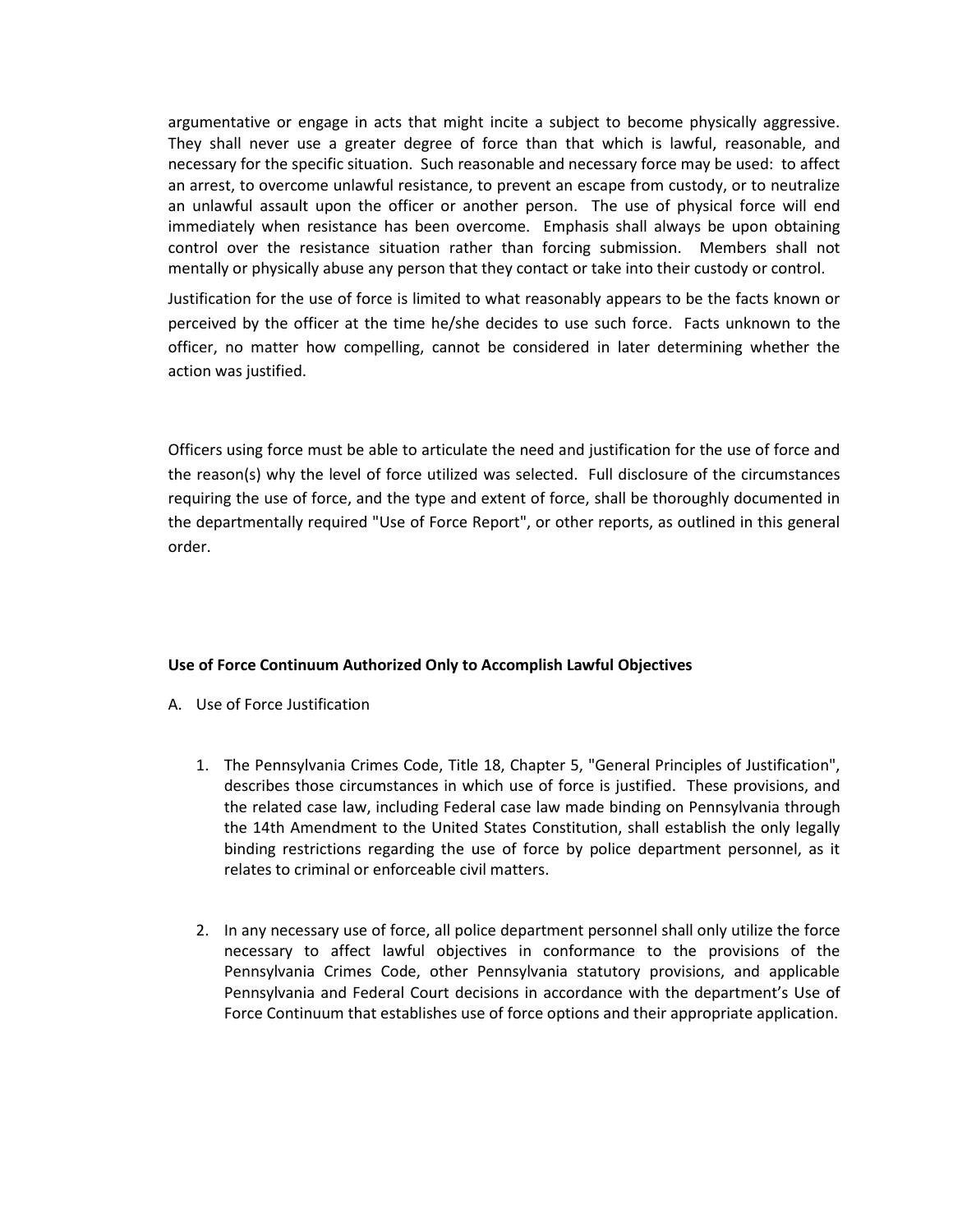- B. Use of Force Continuum Established
	- 1. Verbal Control Use of Force Level 1
		- a. During citizen contacts, each officer must endeavor to make every reasonable attempt to insure his/her conduct inspires respect and generates cooperation and a feeling of good will between the citizen(s) and the department.
		- b. The manner and form in which an officer speaks to an individual can be an effective means of exerting control over the situation. Verbal control may be in the form of advice, persuasion, admonitions, or orders. The volume and tone of the officer's comments may also be an effective tool to assume control over a situation without having to progress to any higher level of force.
		- c. The use of profanity or disrespectful or argumentative conduct on the part of the officer is never acceptable.
	- 2. Escort Use of Force Level 2
		- a. The majority of arrests handled by officers of this department are made peacefully; the arrestee is handcuffed, searched, and transported without incident. However, in some of these situations, although there is no real resistance, the subject may offer some reluctance in complying. Under these circumstances, some form of physical maneuvering may be required in order to escort the individual from one location to another. This level of force, by definition, would preclude the suspect from experiencing any pain or sustaining any injuries.
	- 3. Chemical Agents Use of Force Level 3
		- a. Chemical agents, i.e., oleoresin capsicum (OC/CS blend), may be utilized by police personnel as an appropriate and effective use of force in certain circumstances. The use of oleoresin capsicum shall be restricted to the following situations:
			- (1.) When necessary for the officer to defend himself/herself or others against threats of, or imminent assault by, or physically offensive or combative actions by, any individual or animal.
			- (2.) To affect a lawful arrest when confronted with a non-compliant, non-submissive individual.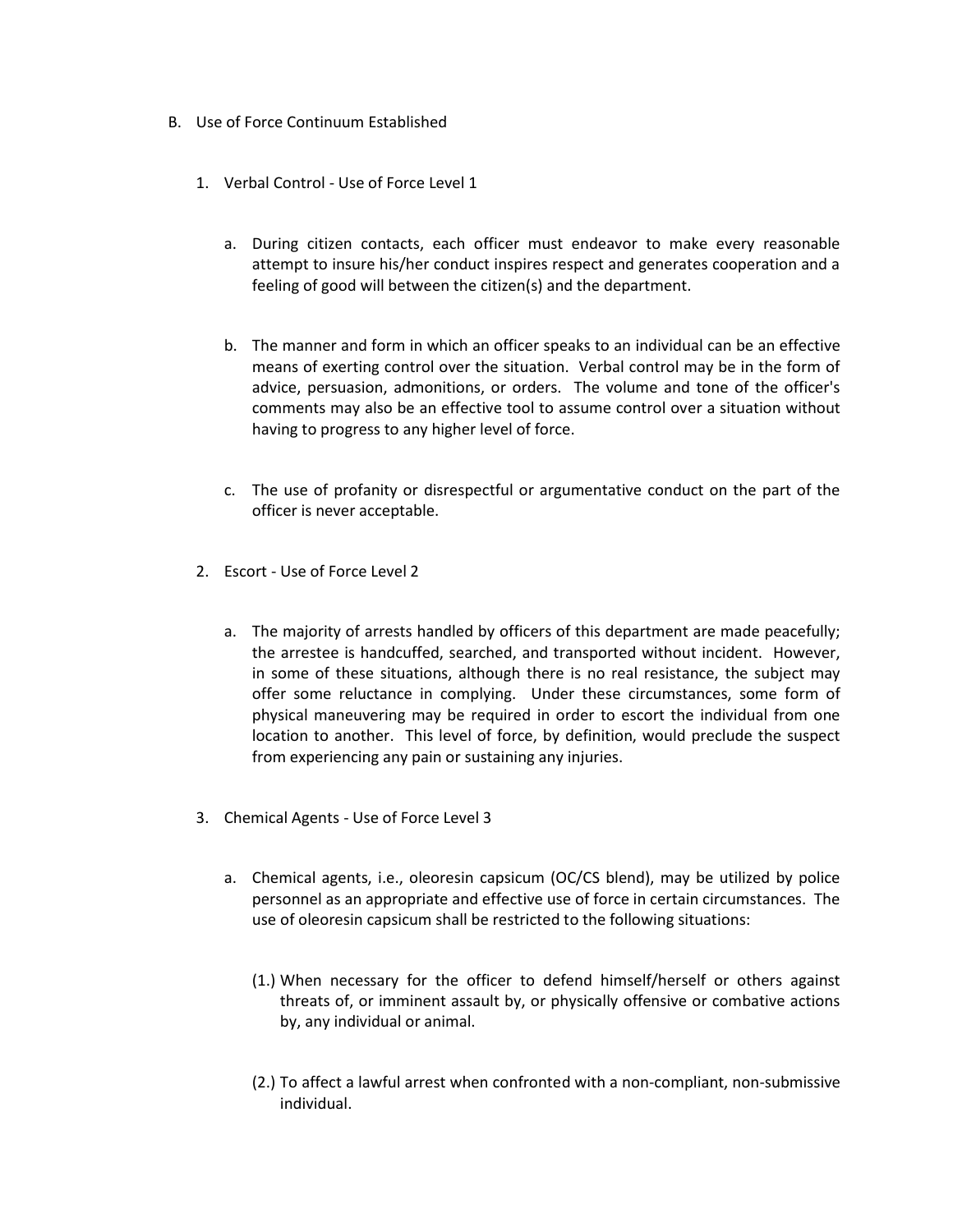- (3.) To prevent the commission of a criminal offense.
- (4.) When lower levels of force have been exhausted or, by the nature of the confrontational circumstances, would be deemed ineffective.
- b. Chemical agents will be used only to the extent necessary to overcome the resistance of the suspect and within the authorized scope of the current departmental training standards.
- 4. Control and Compliance Use of Force Level 4
	- a. On occasion, police officers are faced with an uncooperative individual or one who refuses to be placed in custody and other alternatives would be inappropriate or have been ineffective. Incidents of this nature require officers to use some combination of strength, leverage, takedowns, holds, and come-alongs with sufficient force to make the lawful arrest without unnecessarily aggravating the situation. The object of this level of force is to gain control and compliance while minimizing the risk of injury to the officer, the person being placed in custody, or innocent bystanders.
	- b. The use of carotid restraint or other "choke holds" or neck restraints are specifically and strictly prohibited for use by police personnel.

#### **(1.) EXCEPTION:**

- **(a.) If an officer, or another person, is in fear of death or serious bodily injury, and there is no other alternative available based on the presenting circumstances, carotid restraints or other chokeholds are permissible for defense of the officer or another's life.**
- 5. Unarmed Striking Techniques Use of Force Level 5
	- a. This level of unarmed force involves the use of the officer's fists, hands, elbows, knees, feet, etc. in striking the adversary. These striking techniques may be used by officers to defend themselves against unlawful assaults where higher levels of force are not necessary and lower levels of force would be inappropriate or have been ineffective.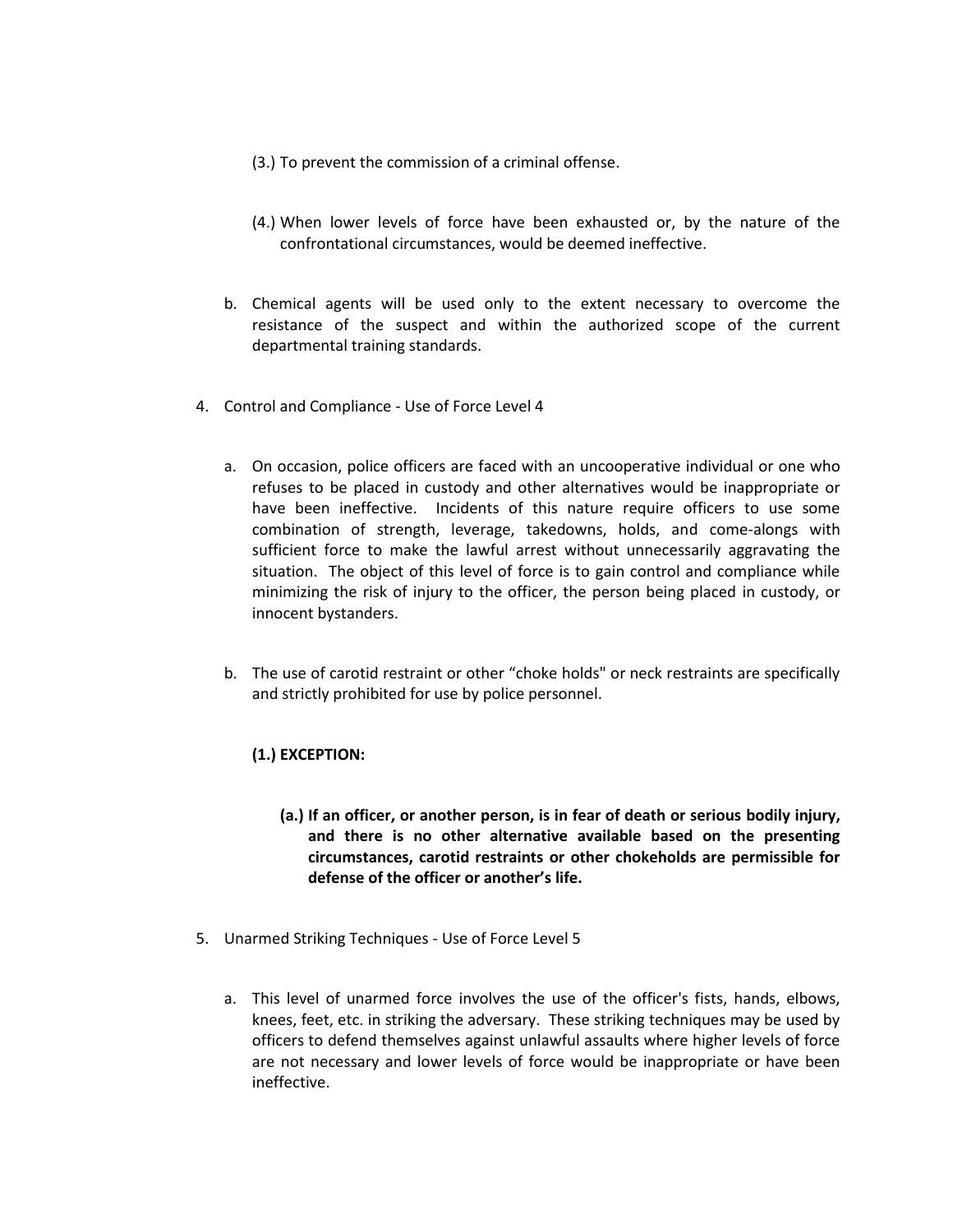- 6. Striking Implement Use of Force Level 6
	- a. The use of striking implements shall be restricted to quelling physical confrontations where higher levels of force are not necessary and lower levels of force would be inappropriate or have been ineffective.
- 7. Deadly or Potentially Deadly Force Use of Force Level 7
	- a. An officer will utilize deadly force on another only when legally justified, when the need to do so is strong and compelling, only as a last resort, and when lower levels of force have been ineffective or would be inappropriate given the threat level confronting the officer. When a firearm or other form of deadly force is used, it must be with the realization that the death of another human may occur.
- C. Policy Disclaimers
	- 1. This section, as well as this general order, are explanatory in nature and are intended as a guide for department personnel in accomplishing their mandated lawful objectives. It shall not be considered or construed to create a higher legal standard than that provided by law.
	- **2. Although the use of force continuum generally ascribes to the process whereby an officer can escalate the application of force under various presenting situations, nothing in this policy shall infer that any given level cannot be skipped in the escalation, given those presenting circumstances, or that any escalation cannot be reduced given other presenting circumstances.**

#### **Use of Deadly Force**

A. A "peace officer" (law enforcement officer) as defined in Chapter 5 of the Pennsylvania Crimes Code, Title 18 C.S.A. Section 501, shall only use deadly force when necessary and justified to affect lawful objectives in conformance to the Pennsylvania Crimes Code, other Pennsylvania statutory provisions, and Pennsylvania and Federal Court decisions. Title 18, Chapter 5, Section 508, Subsection (a.), relating to "The Use of Force in Law Enforcement", provides for the lawful and justified use of deadly force by a police officer only when he/she believes that: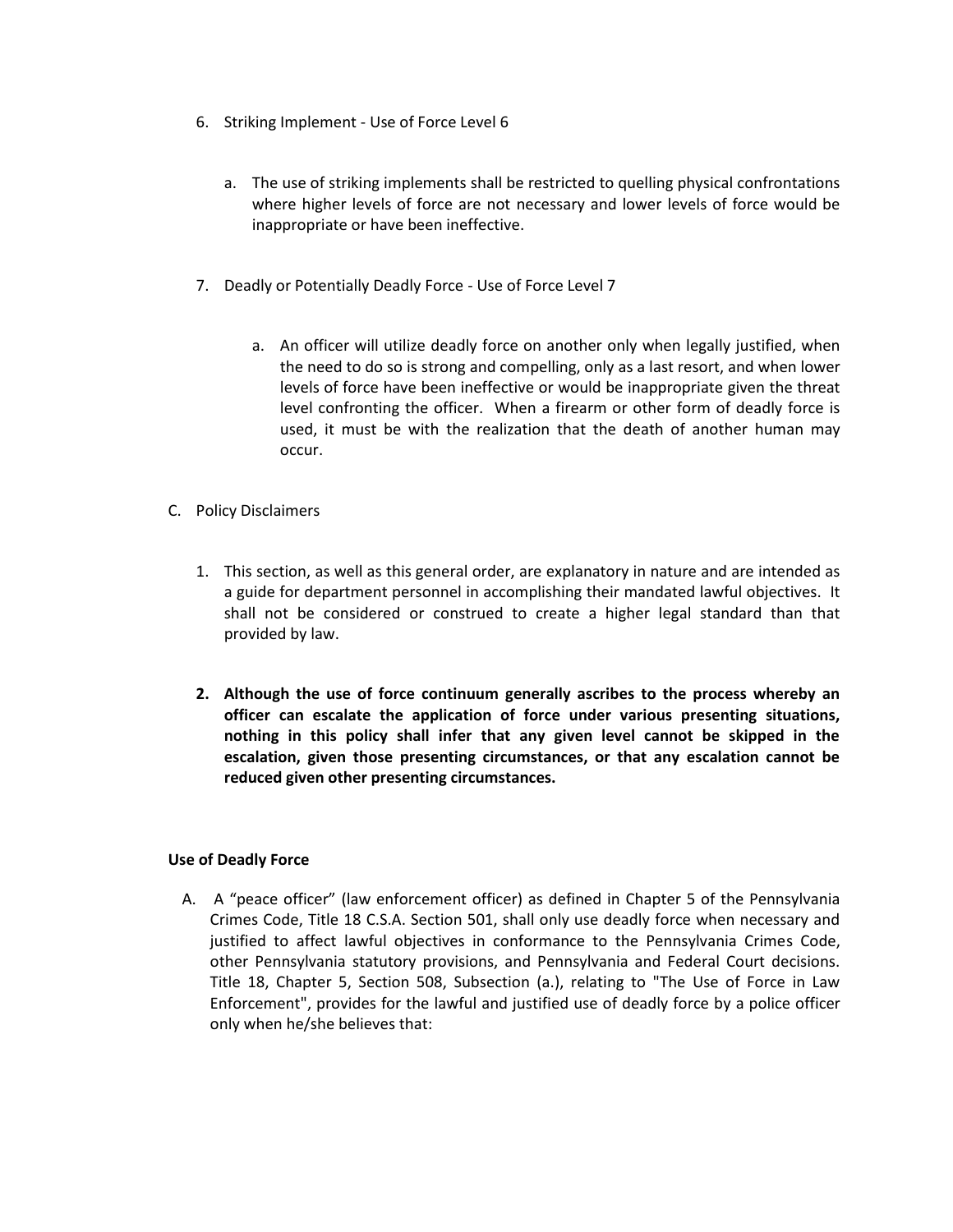- 1. The action is in defense of human life, including the officer's own life, or in defense of any person in imminent danger of serious physical injury, or when he/she reasonably believes both that:
	- a. Such force is necessary to prevent the arrest from being defeated by resistance or escape; and
	- b. The person to be arrested has committed or attempted a forcible felony or is attempting to escape and possesses a deadly weapon, or otherwise indicates that he/she will endanger human life or inflict serious bodily injury unless arrested without delay.
- 2. Shoot to Stop the Threat
	- a. Officers will fire their weapons to stop and incapacitate an assailant from completing a potentially deadly act as described in this general order.
	- b. For maximum stopping effectiveness and minimal danger to innocent bystanders, officers should shoot at "center body mass", or the largest body mass exposed.
- B. Definitions
	- 1. Reasonable belief the facts or circumstances the officer knows, or should know, that are such as to cause an ordinary and prudent person to act or think in a similar way under similar circumstances.
	- 2. Serious bodily injury bodily injury which creates a substantial risk of death or which causes permanent disfigurement, or protracted loss or impairment of the function of any bodily member or organ.
	- 3. Forcible Felony the crimes of murder, voluntary manslaughter, rape, robbery, kidnapping, involuntary deviate sexual intercourse, arson endangering persons, aggravated assault causing serious bodily injury.
		- a. An exception to the definition of a Forcible Felony is parental kidnapping which does not involve force.
	- 4. Less lethal force any force, action or weapon that produces a result that is necessary to control the actions of another and does not involve the use of deadly force.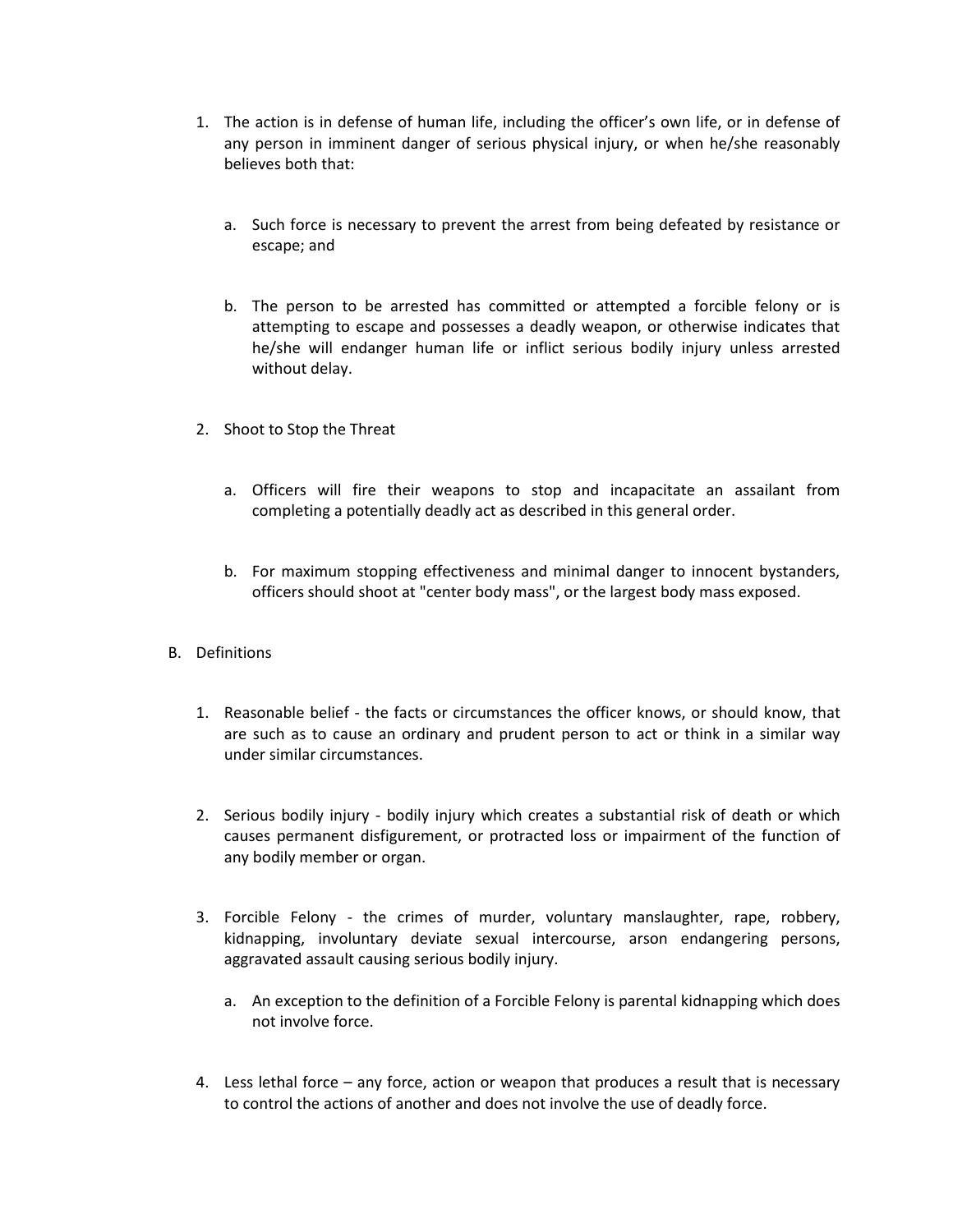- C. Use of Deadly Force to Destroy an Animal
	- 1. A police officer is justified in using deadly force to destroy an animal that represents an imminent threat to the safety and welfare of the community; or where it is determined that the animal is so severely injured that its destruction is considered to be a humanitarian measure.
		- a. Use of deadly force (firearm) in the destruction of an animal will ONLY be utilized upon the authorization of the shift supervisor, unless the urgency for immediate destruction precludes such higher authorization.

#### **Prohibited Use of Weapons**

- A. Department police officers are prohibited from discharging firearms under the following circumstances:
- 1. When it appears that an innocent bystander or other officers are likely to be injured by the officer's firearm discharge.
- 2. For the purpose of discharging any firearm into the air or ground; i.e., "*warning shots*", in an attempt to cause a fleeing suspect to stop or surrender.

#### **a. EXCEPTION:**

- **(1.) Shots fired for the purpose of summoning aid, when more conventional communication is not effective and the safety of others is considered, is authorized.**
- 3. Firing a weapon at or from a moving vehicle, since it is rarely effective and is extremely hazardous to innocent persons.

#### **a. EXCEPTIONS:**

**(1.) If the occupants of another vehicle are using deadly force against the officer or another person, either with or from a vehicle and;**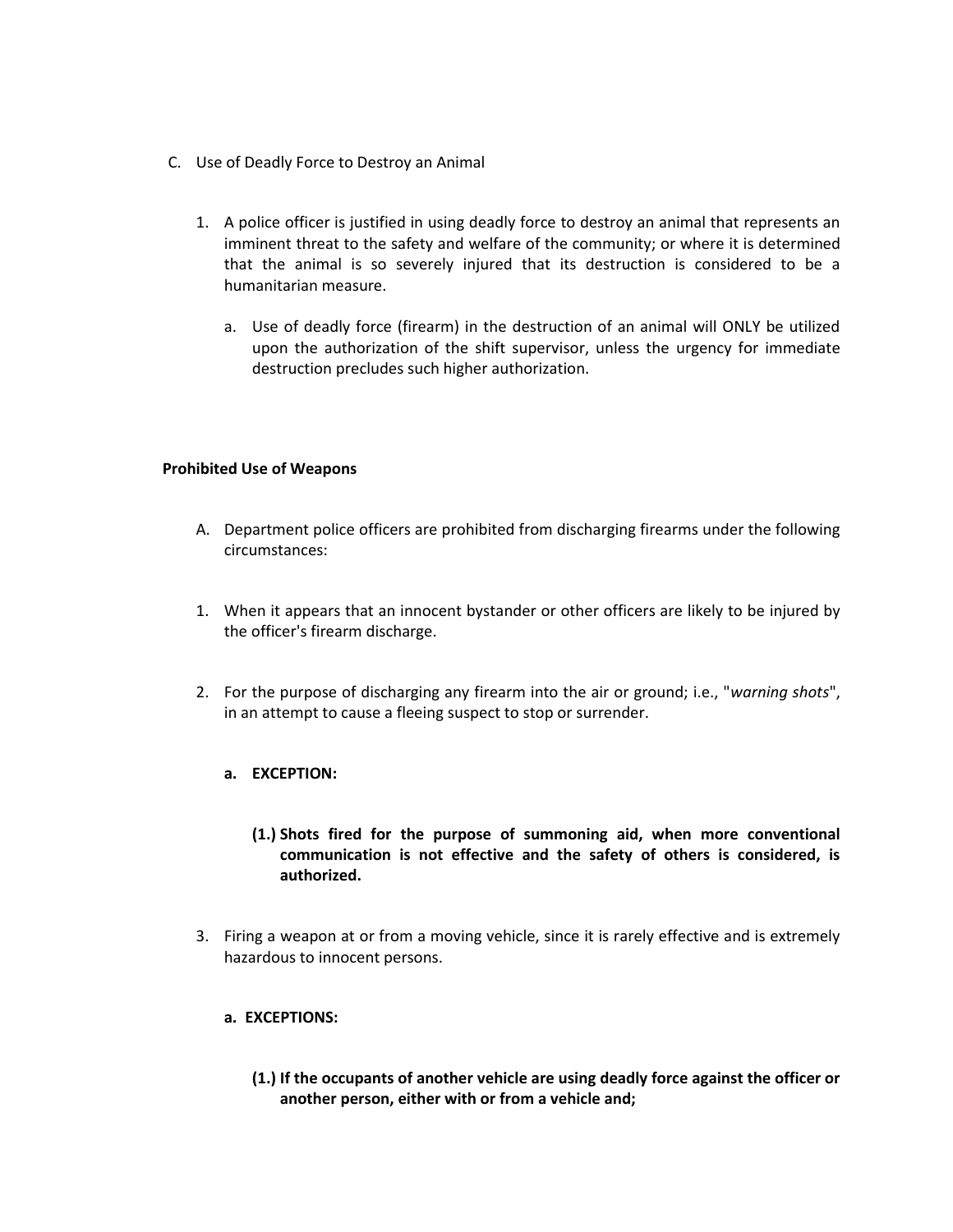### **(2.) If no other alternative is available based on the presenting circumstances.**

#### **Use of Authorized Less Lethal Weapons**

- A. Use of weapons in less lethal situations is considered a use of force and must be deployed in a manner consistent with this Department's Use of Force Model. They must not be used punitively or for the purposes of intimidation.
- B. The effects of using weapons in less lethal situations may vary among individuals; therefore, all suspects will be handcuffed as soon as possible after being controlled. Officers should also be prepared to employ other means to restrain the suspect consistent with agency policy if he or she does not respond adequately to the level of force applied.
- C. Once a suspect is incapacitated or under the officer's control through restraint or Compliance, further use of weapons is no longer justified.
- D. Accidental discharges, as well as the intentional use of weapons against individuals will be reported to the on-duty supervisor as soon as possible and documented in an incident report and Use of Force Report.
	- 1. TASER deployment requires additional documentation as outlined further in this policy.
- E. Officers must arrange for appropriate medical aid to examine, treat, and/or transport a subject to a medical facility as outlined in Post Use of Force Medical Aid.
- F. No officer will be issued, equipped with, or authorized to use any weapons until he/she has successfully completed a training program taught by a certified instructor.
- G. All officers must train and qualify with all weapons they are authorized to carry and demonstrate proficiency in their use.
- H. A record of weapons training will be made, detailing the date of training and its successful completion. These records will be forwarded to the Chief of Police for filing.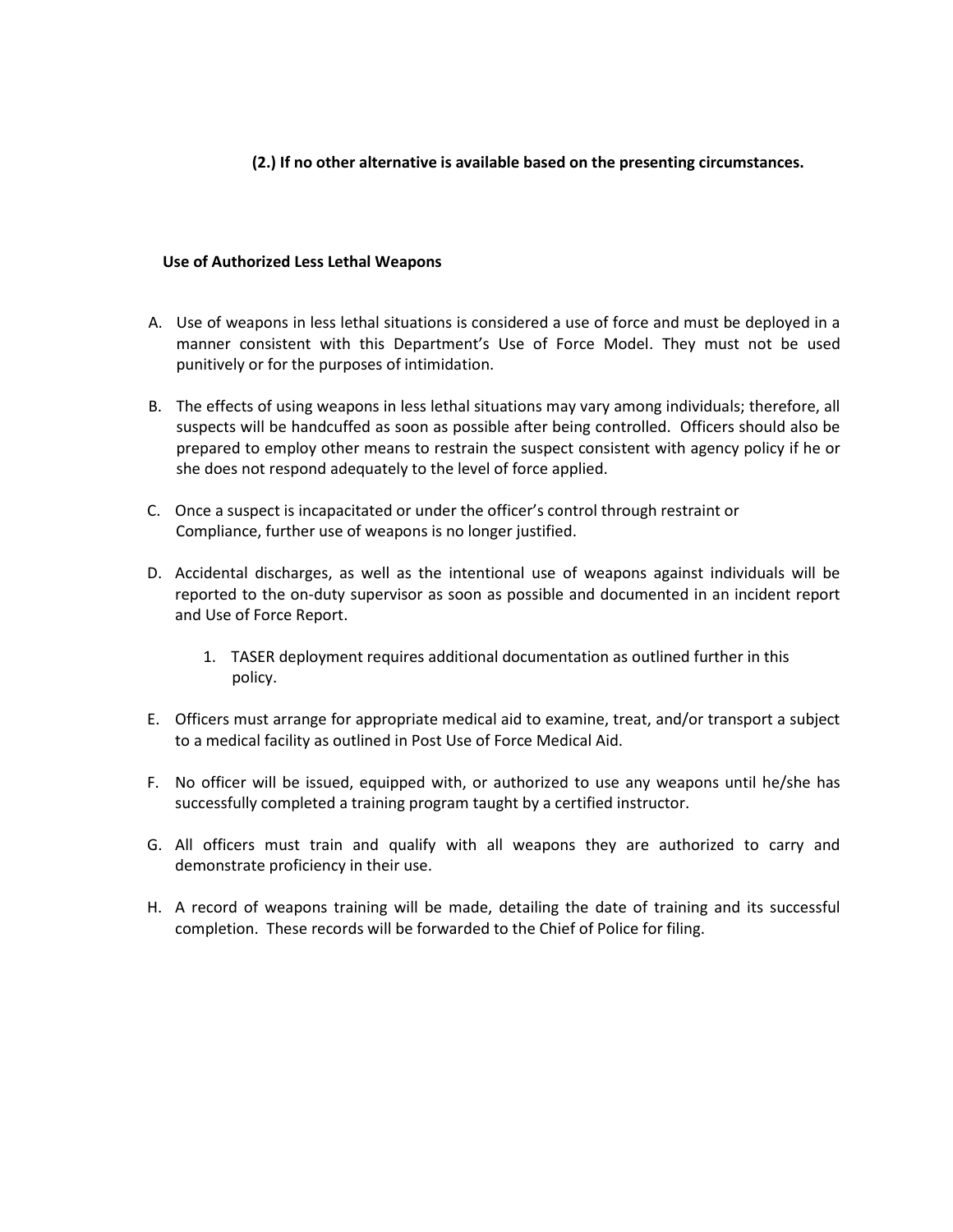#### **PROCEDURES**

#### A. **TASER.**

- 1. The TASER is a less-lethal, conducted energy weapon that uses propelled and fixed probes to conduct energy to override the central nervous system of a subject who poses a threat.
- 2. Use and Handling
	- a. No policy or guideline can anticipate every situation that an officer might face, but in general terms an officer may use the device when he or she can articulate grounds to arrest or detain a subject, and the subject has demonstrated they will likely use physical force to resist the arrest or detention, or may otherwise assault or attempt to assault the officer, another person, or injure himself or herself.
	- b. The officer assigned the TASER will examine the weapon at the start of each shift to determine that it is functioning properly. A "spark test" should be conducted by removing the air cartridge, pointing the TASER in a safe direction and test firing the unit long enough to get a single spark.
	- c. Upon firing the device, the officer shall energize the subject the least number of Times to accomplish the legitimate operational objective. The subject should be secured as soon as practical while disabled to minimize the number of deployment cycles.
	- d. The device may also be used in certain circumstances in a "drive stun" mode. This involves removing the cartridge and pressing the unit against an appropriate area of the body. It is important to note that when the device is used in this manner, it is:
		- 1) Primarily a pain compliance tool due to a lack of probe spread.
		- 2) Minimally effective when compared to conventional cartridge type deployments.
		- 3) More likely to leave contact marks on the subject's skin.
		- 4) Subject to the same deployment (use of force) guidelines and restrictions as those in cartridge deployments.
	- e. The TASER will not be used:
		- 1) When the operator cannot, for safety or other reasons, approach the subject within effective range of the device;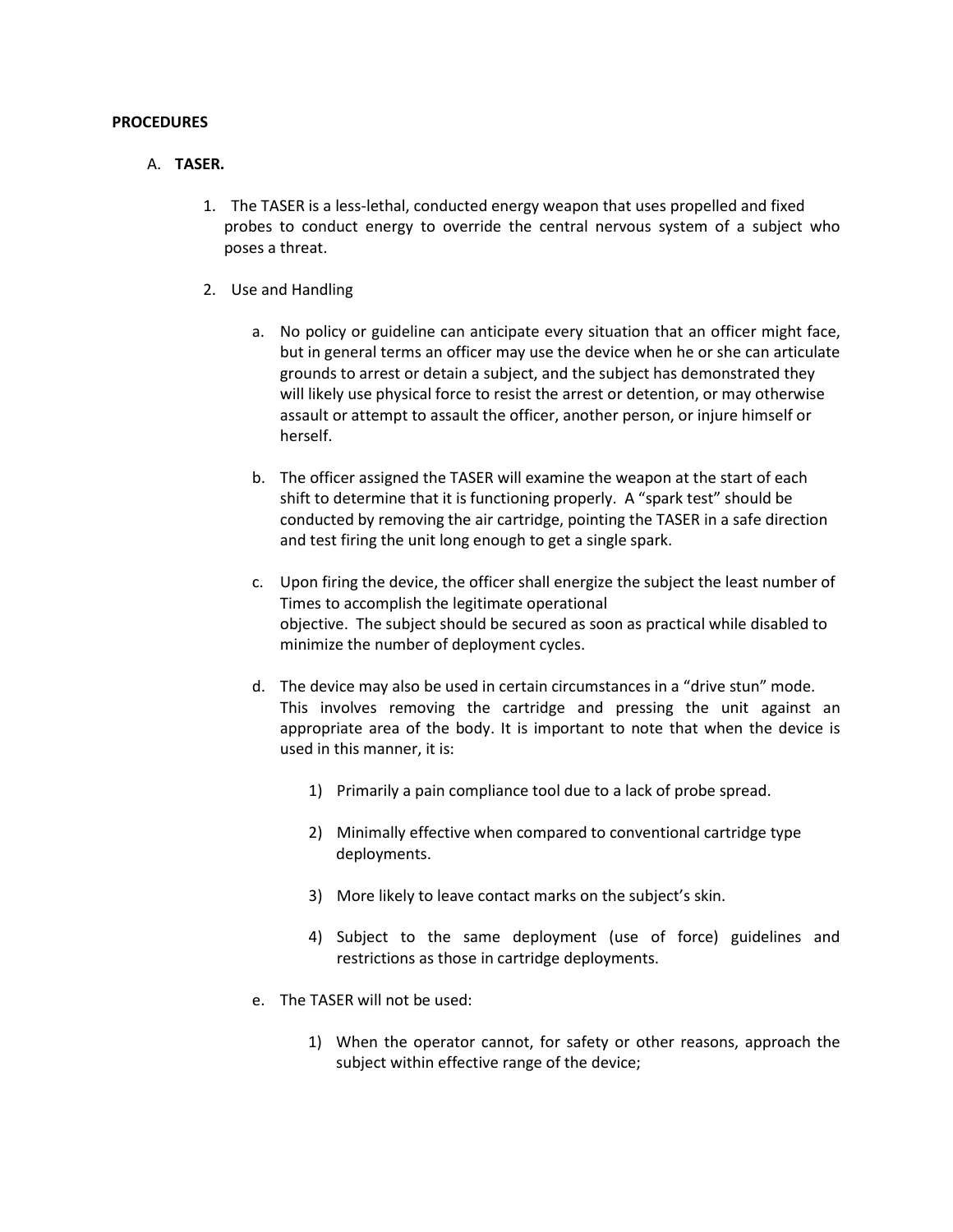- 2) In proximity to flammable liquids, gases, blasting materials or any other highly combustible matter that may be ignited by the use of the device, including but not limited to any subject who may have been contaminated with flammable liquids.
- 3) When it is reasonable to believe that incapacitation of the subject may result in serious injury or death, unless deadly force is justified.
- 4) On a handcuffed/secured prisoner, absent overly assaultive behavior that cannot be dealt with in any other less intrusive or reasonable fashion.
- f. In non-lethal force situations, when possible, officers should avoid using the TASER on:
	- 1) The head, neck, facial area or soft tissue areas (ie. Breasts & groin)
	- 2) Persons in wheelchairs or in control of a vehicle.
	- 3) Pregnant women.
	- 4) People with apparent debilitating illness or the elderly.
	- 5) Children or those persons under 80 pounds.
	- 6) Individuals with known neuromuscular disorders such as muscular sclerosis, muscular dystrophy or epilepsy.
- g. TASER cartridges will not be carried loosely in pockets or in similar fashion as static electricity may cause an accidental discharge resulting in serious injury. All extra TASER cartridges shall be stored in the TASER grip until needed for deployment or in their shipping boxes.
- h. Probes and cartridges used against individuals shall be submitted to the Department's evidence and property custodian and held in accordance with Department policy on evidence control and storage. Probes that have been removed from suspects will be packaged according to training protocol and treated in accordance with the Department policy on the handling and storage of bio-hazardous materials.
- 3. After-Action Reporting.
	- a. The investigating authority (on-duty supervisor) will indicate in his/her report, in addition to other requested information, the serial number of the unit used, the approximate distance from the subject from which the TASER was fired, the locations of impact on the subject and an evaluation of the effectiveness of the device.
	- b. The supervisor should photograph probe impact points both prior to and after removal of probes from the subject, if practicable.
	- c. The supervisor will fill out a Supervisory TASER Use Report. (Attachment D)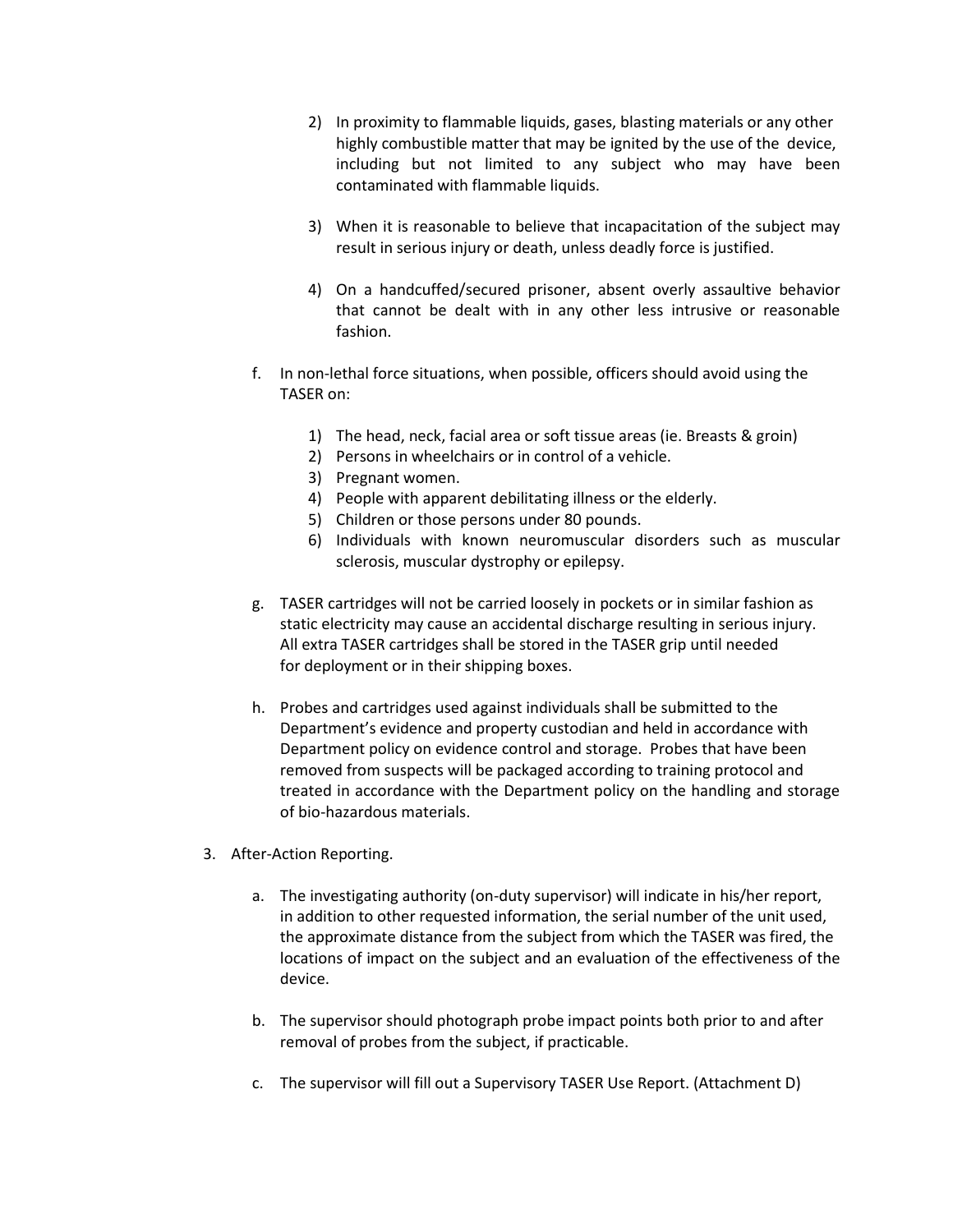- 4. Maintenance.
	- a. Testing and maintenance of the TASER will be consistent with the manufacturer's specifications.
	- b. After each discharge, the firing bay will be cleaned with a dry cloth to prevent buildup of carbon residue and potential firing complications.
	- c. The Digital Power Magazine (DPM) will be replaced when battery life decreases to less than 20%. (Note: Batteries can be adversely affected by exposure to high temperatures and should not be stored in a vehicle.)
	- d. TASER cartridges should be stored in a cool, dry environment and should not be used past their expiration date.
	- e. TASERs should not be left in direct sunlight due to the possible adverse effects on plastic parts.
	- f. The Department's TASER Instructor will develop a testing maintenance schedule for all Department TASERs and their component parts.

#### B. **OLEORESIN CAPSICUM**

- 1. Authorized Uses of Oleoresin Capsicum- an OC/CS blend
	- a. Individuals
		- (1.) In effecting an arrest in accordance with the established use of force continuum.
	- b. Crowds
		- (1.) To disperse unlawful groups/crowds or others gathering who are unruly or persons gathering without authority or permission, after being ordered to cease, desist, and/or depart the area.
		- (2.) Pre-authorization required Prior to introducing oleoresin capsicum in disorderly group/crowd situations, the officer(s) shall withdraw to a point of safety from where sufficient information can be obtained to properly evaluate the effectiveness of chemical agents in dispersing the assemblage.
			- (a.) The shift supervisor shall be requested to respond to all such situations where oleoresin capsicum may be utilized to control group/crowd behavior prior to its introduction.
			- (b.) The shift supervisor, or other commanding officer on the scene responsible for police operations, shall authorize the utilization of oleoresin capsicum only after a thorough review of the potential effectiveness of chemical agents in neutralizing or resolving the disorderly behavior of the group/crowd or other means available.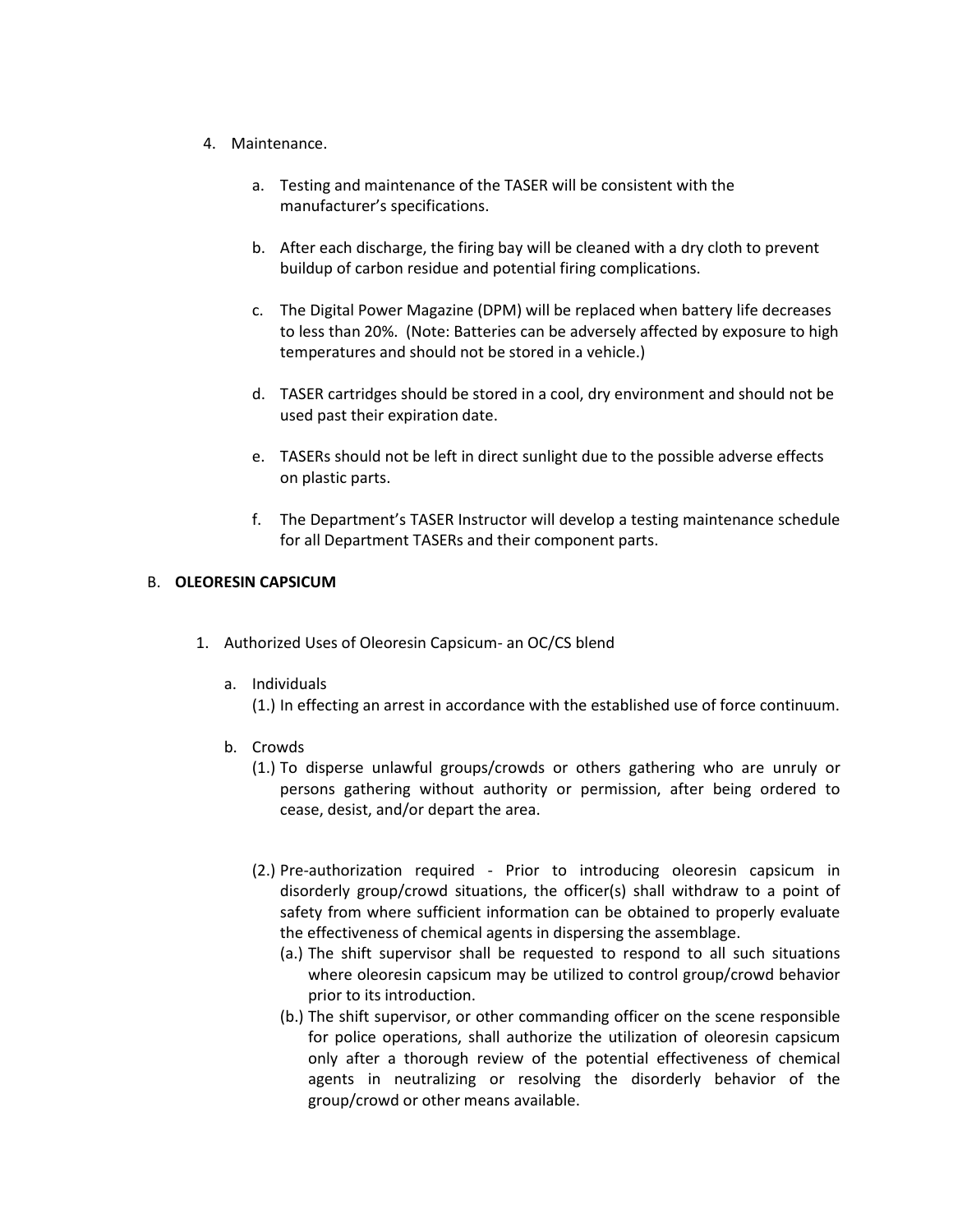#### **(c.) EXCEPTION:**

- **1) When it is not reasonable to withdraw as previously indicated, or the safety of police officers or civilians is jeopardized and subjected to actual or potential bodily injury, the immediate introduction of oleoresin capsicum is pre-authorized under the authority of this order; consistent with guidelines established by this order.**
- c. Animals
	- (1.) To deter and protect officers or others from animals that presents a threat of bodily injury.
- d. Building searches
	- (1.) To aid in the search of buildings that may contain subjects who have secreted themselves in locations difficult or dangerous to search by routine search procedures and who have done, or are suspected of, criminal activity.
- 2. Tactical Deployment of Oleoresin Capsicum
	- a. Oleoresin capsicum spray
		- (1.) When deploying oleoresin capsicum at an individual or animal, it should be directed from the canister into the facial area such as eyes, nose, and mouth, of the subject intended to be neutralized.
		- (2.) When oleoresin capsicum is deployed in an outside environment, whenever reasonable, given the context of the presenting situation, officers should be cognizant of the wind direction and avoid spraying UP-WIND where the potential exists for residual contamination of police officers involved in the neutralization action.
		- (3.) Canisters of oleoresin capsicum that have been depressurized by any application shall be given to the shift supervisor who will secure the canister and arrange for the issuance of a new canister to the officer(s). The officer(s) shall mark all depressurized canisters with verification by a supervisor at the time the depressurized canister is secured for exchange.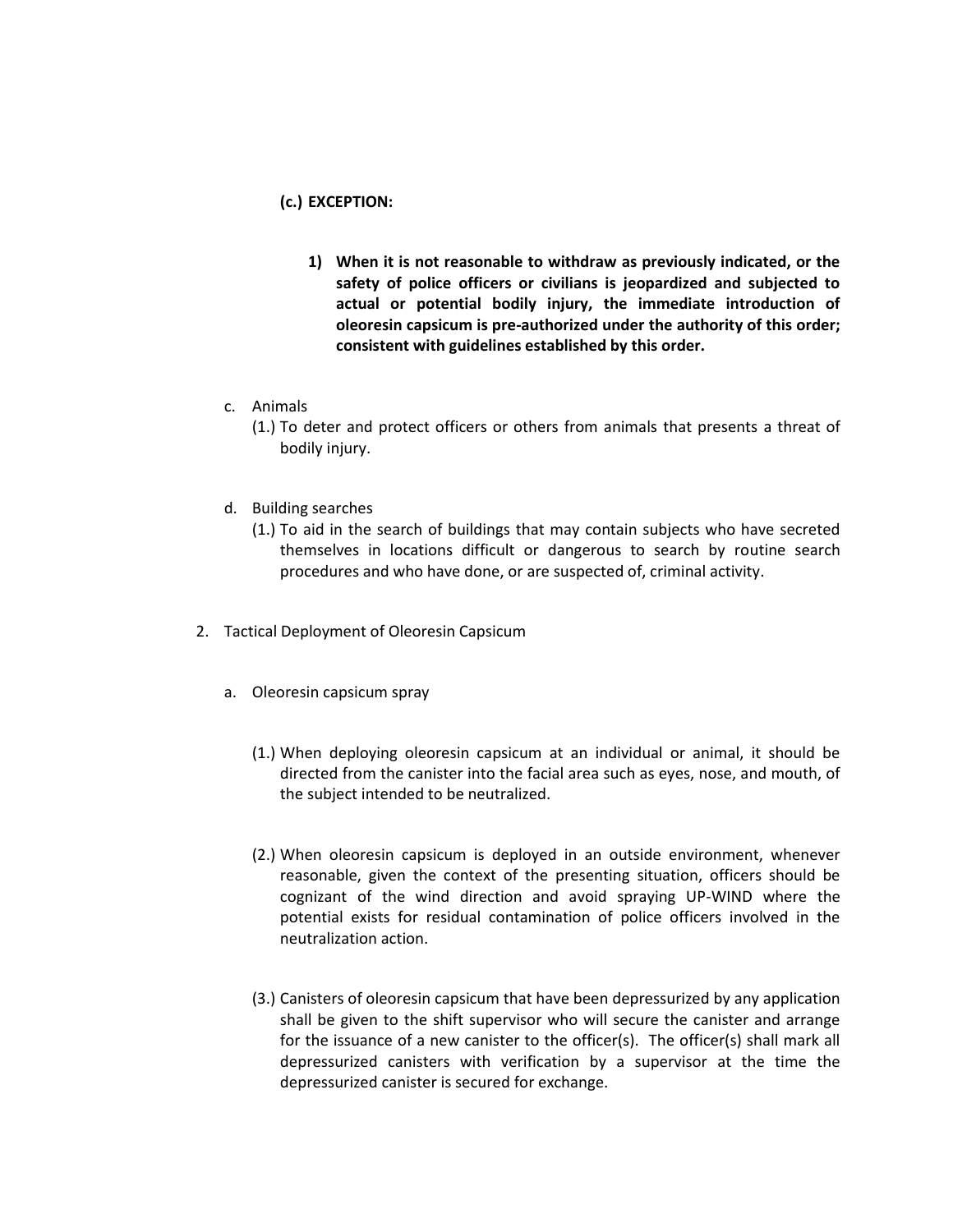- 3. Training Required
	- a. No police officer, or civilian employee, shall be equipped with, or be authorized to use, either oleoresin capsicum equipment until they have successfully completed a training program taught by an instructor certified by a training institute or the chemical agent's manufacturer.
	- b. The course of instruction shall include, at a minimum, the following topic areas:
		- (1.) Any requirements recommended or required by the manufacturer or the instructor's certification program.
		- (2.) Records
			- (a.) The training instructor(s) shall complete documentation for all police officers successfully completing the course of instruction.

#### **C. EXPANDABLE BATON (MEB)**

- 1. The primary purpose of this weapon is to provide officers with a means of fending off and/or controlling an unarmed assailant and shall be employed in a manner consistent with this Department's Use of Force
- 2. Use and Handling.
	- a. Whenever possible, officers should avoid blows to the head or other vital body parts unless deadly force is justified.
	- b. When striking, officers should target only those areas that will temporarily incapacitate the suspect.
	- c. Officers should be aware of their surroundings, particularly other persons within striking range who may inadvertently be struck.
- 3. Effects of Baton and Officer Response.
	- a. Striking a subject with the expandable baton may result in injuries, including but not limited to bleeding and or broken bones.
	- b. A subject who receives a visible injury or who complains of an injury, as a result of a baton strike is to be examined by medical personnel as soon as possible.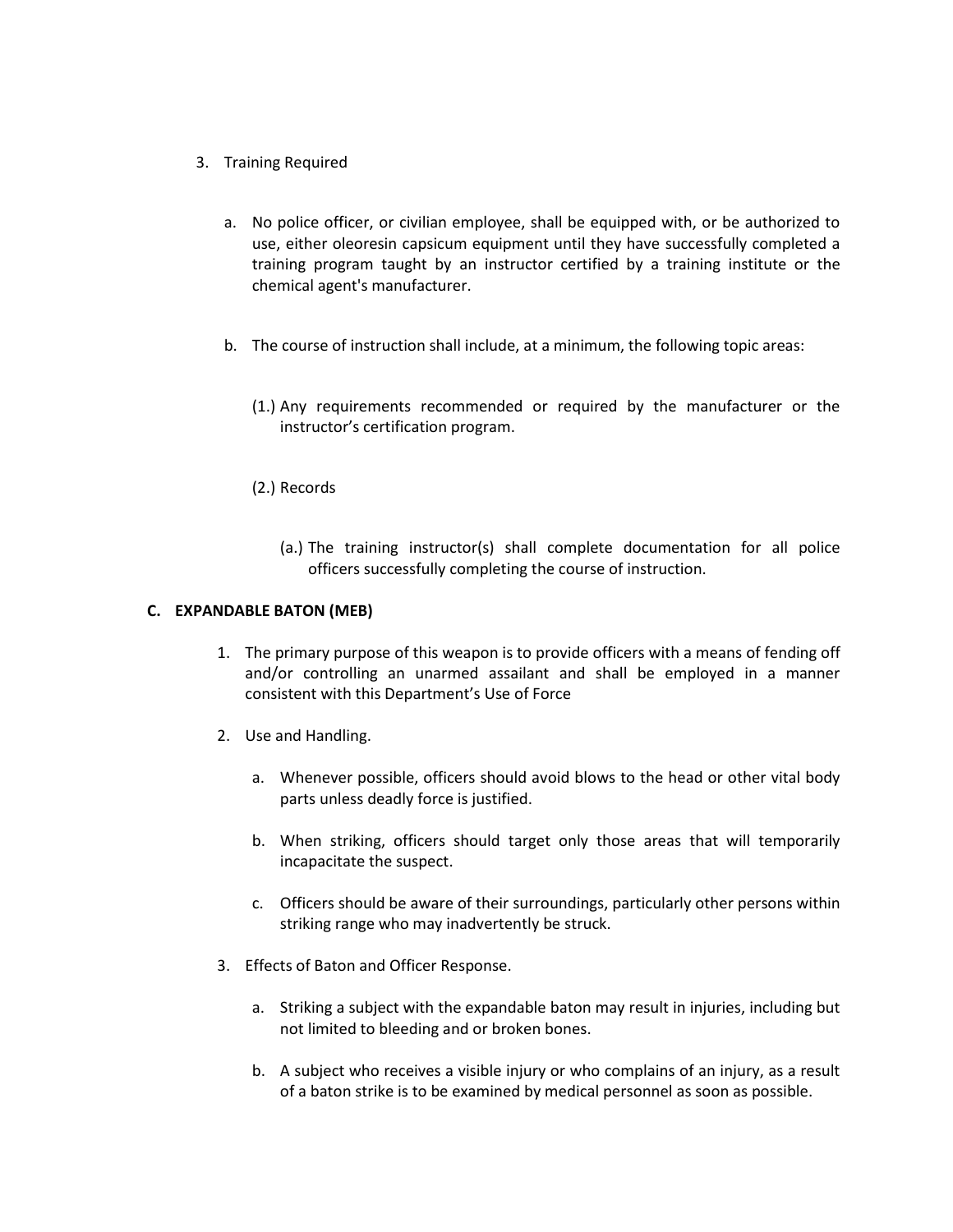#### **D. PEPPER BALL SYSTEM**

The Pepper Ball System is a semi-automatic, high pressure launcher which uses compressed air to propel .68 caliber plastic balls filled with PAVA (Capcaisin II) powder that is dispersed upon impact.

Only officers trained by a certified instructor of the Pepper Ball System may use the Pepper Ball System. Officers must receive training by a certified instructor of the Pepper Ball System on a yearly basis.

It is the policy of this law enforcement agency to use only the level of force reasonably necessary to control or otherwise subdue violent or potentially violent individuals. The Pepper Ball system has been proven effective in furtherance of this policy, and this system is authorized for use in appropriate circumstances by trained officers of this agency.

#### **Weapon Readiness**

Only qualified officers of this law enforcement agency shall carry the Pepper Ball weapon system. The Pepper Ball system shall be carried in an approved carrying case until it is deployed. Only trained Pepper Ball officers of this agency shall have discretion to deploy the Pepper Ball system. The PAVA rounds shall be stored in a quick load canister and not in the hopper of the weapon so the officer will know what rounds are in the system.

**ONLY** certified Pepper Ball instructors have authorization to make alterations or repairs to the Pepper Ball Systems.

#### **Deployment of Pepper Ball System**

The Pepper Ball system is designed to provide an alternative to physical force. Requests for the Pepper Ball system and operator may be made by any sworn officer from an outside law enforcement agency. The use of the Pepper Ball system will be at the discretion of the system operator once on scene. The Pepper Ball system may not always be appropriate and the operator must consider all factors prior to deployment.

The Pepper Ball system is considered non-deadly use of force which is not intended to cause death or serious bodily injury, however it does fall into the Use of Force Continuum in the following areas:

**Chemical Agent:** If used for area saturation without striking subjects.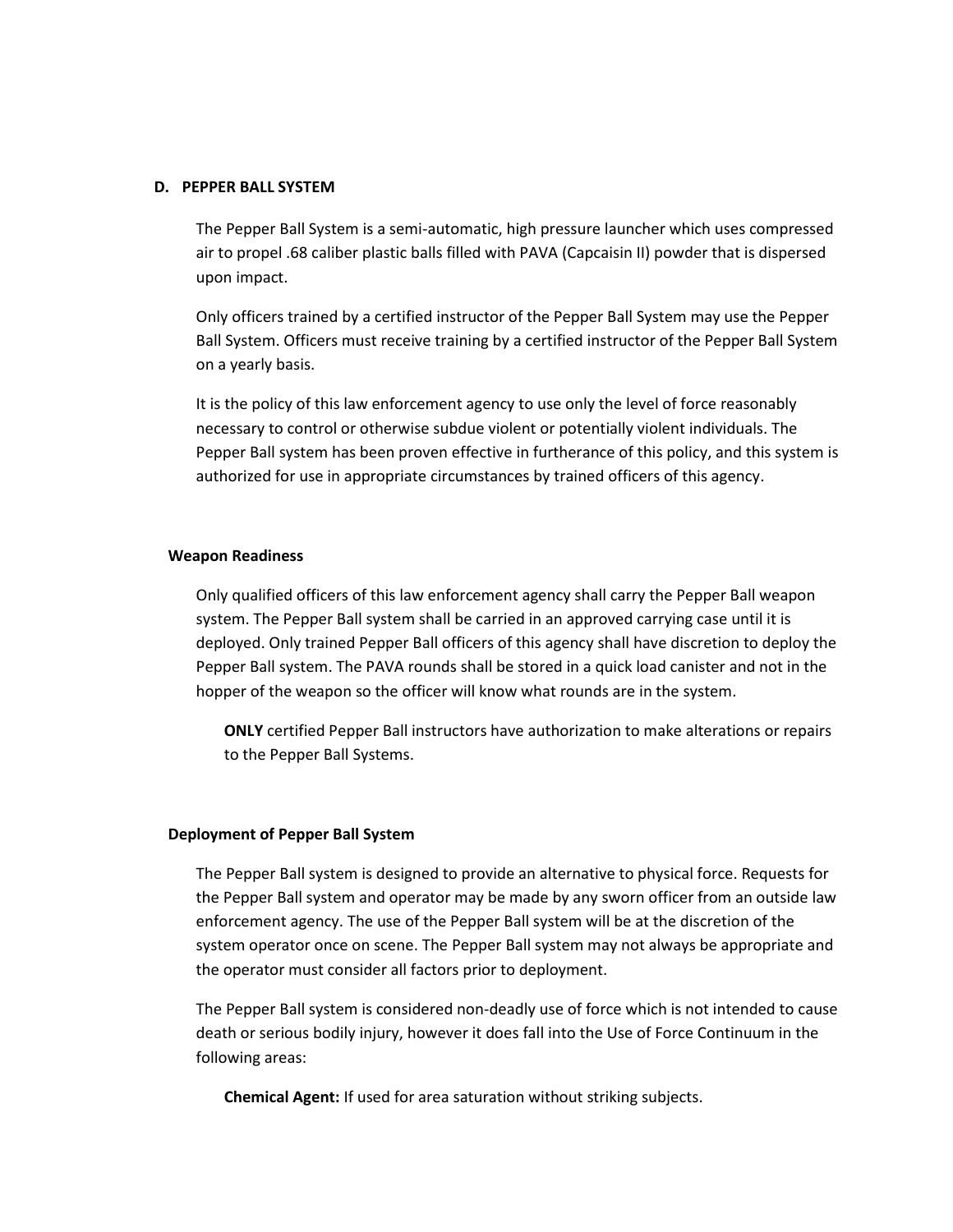### **Control Modes without Weapons (Stunning):**

If used against a person to cause diffuse pressure striking and to deliver the PAVA chemical agent.

The Pepper Ball system may be used to control a violent or potentially violent subject when an officer reasonably believes the following conditions exist:

- A. Deadly Force does not appear to be immediately necessary
- B. Attempts to gain compliance by verbal commands and/or physical control are likely

to be ineffective or have been ineffective in the situation.

C. There is a reasonable expectation that it will be unsafe for officers to approach within the contact range of the subject.

Instances where the use or availability if a Pepper Ball System may be effective, would include but are not limited to:

- Subjects who have made active movements to avoid physical control.
- Apprehension of subjects armed with weapons other than firearms.
- Planned warrant service with potentially violent subjects.
- Apprehension of violent persons under the influence of alcohol/drugs.
- Detention of persons threatening suicide or injury to themselves.
- Riot control or unlawful assembly.

Prior to utilizing the Pepper Ball system, officers should consider the totality of the circumstances and give particular consideration to its use on persons who are known to be at high risk. This may include persons who are morbidly obese or who are known to have respiratory ailments such as bronchitis, asthma, emphysema or similar diseases.

Subjects exhibiting symptoms of mental health crisis or drug abuse may require Pepper Ball use in order to gain control and compliance. These persons may be at an increased risk for unsuspected secondary injures for the development of excited delirium. Excited delirium (ED) is a potentially fatal acute medical illness. Subjects exhibiting signs of ED shall be evaluated by a physician at a medical facility. ED should be strongly suspected in a subject who exhibits unbelievable strength, little or no reaction to pain, ability to resist multiple officers, excessive sweating, bizarre or violent behavior, extreme aggression or paranoia, incoherent shouting and destruction of property.

When practical and prior to deploying the Pepper Ball system, officers should attempt to use verbal commands to gain compliance. When deploying the Pepper Ball system, one officer,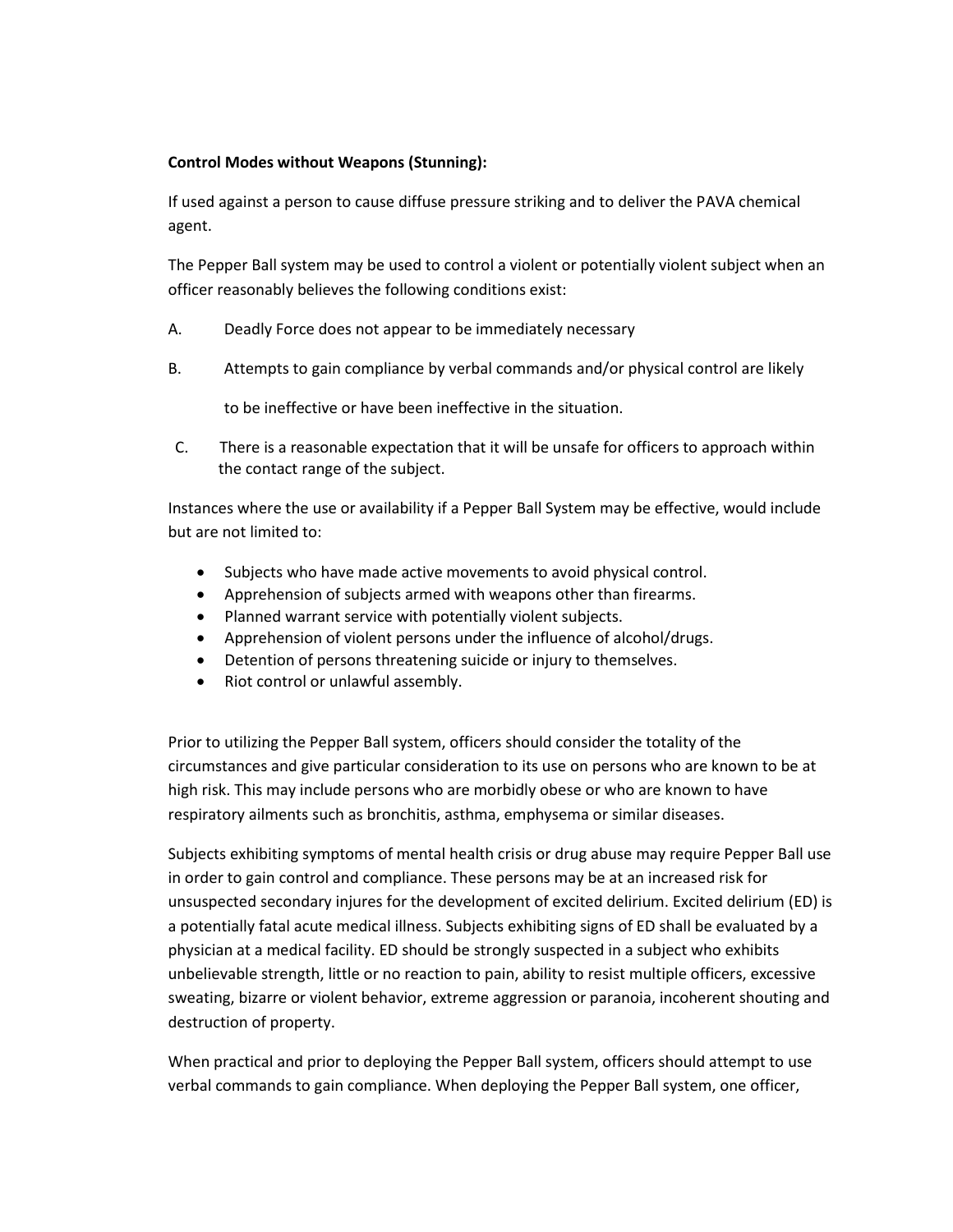when practical, should be dedicated to the Pepper Ball system and a second officer should be on scene to take control of the subject.

The Pepper Ball projectiles can target individuals accurately at distances up to 60 feet and are muzzle safe from point blank range. Tactical considerations should dictate minimum closing distances with a particular subject.

The Pepper Ball system may also be used for area saturation against hard surfaces at distances up to 150 feet. As with deployment of any chemical agent, wind, temperature and humidity conditions need to be considered when evaluating the use of the Pepper Ball system.

When circumstances permit, officers should aim at the subject's torso or center of mass. Intentional impact to the head, neck, spine, groin, and breast area of females should be avoided.

The Pepper Ball system should not be used on the following individuals, except in circumstances where the safety of officers or the public outweighs the potential health risks to the suspect:

- Children
- Elderly persons
- **•** Persons with known respiratory ailments
- Persons with known heart related ailments
- Females known or appear to be pregnant

#### **Treatment**

Officers are responsible for decontaminating subjects in their custody who have been exposed to the PAVA powder. Personal security should be established in a safe area and subjects must be physically controlled prior to decontamination procedures.

Officers may decontaminate a subject by rinsing the affected area with water or request EMS to assist with decontamination. Water should be poured over the bridge of the nose so it floods both eyes. Particular care should be given with persons wearing contact lenses.

Persons exposed to the PAVA powder and who are morbidly obese, or complain/have symptoms of respiratory ailments shall be decontaminated by EMS personnel. This will allow EMS personnel to assess the subject for any adverse reaction to the PAVA powder.

Officers shall ensure that persons exposed to the PAVA powder, especially those who are morbidly obese or have respiratory ailments, are restrained or transported in a manner which doesn't constrict their body position since these persons have a greater risk for positional asphyxiation.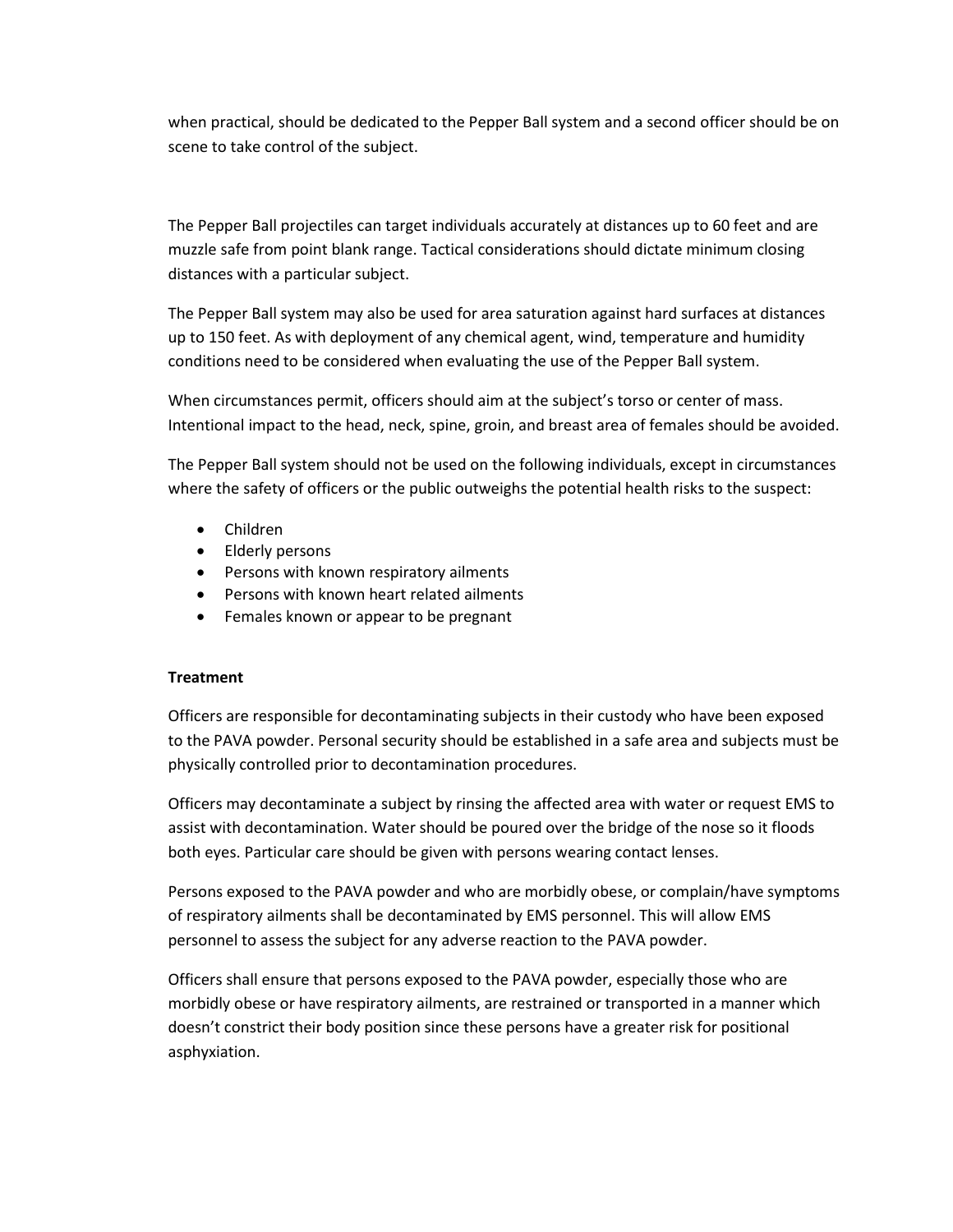Any person inadvertently hit with a projectile fired from a Pepper Ball system or affected by the PAVA powder shall also be provided proper medical attention as required or upon request.

#### **Reporting**

Whenever the Pepper Ball system is used, an incident report shall be completed. The report should contain the facts and circumstances surrounding the deployment of the Pepper Ball system. In addition, a Pepper Ball usage form shall be completed.

Whenever possible, pictures of the impact points should be included with other documentation.

Reports shall be forwarded to the Chief of Police. An additional copy shall also be forwarded to the Pepper Ball coordinator for the department.

#### **Medical Attention Required Following Use of Force as Appropriate**

- A. General Rule.
- 1. Officers must arrange for medical personnel to examine, treat, and/or transport a subject to a medical facility for appropriate aid if:
	- a. The force utilized by police personnel caused known, suspected, or alleged injury.
	- b. Appropriate medical aid includes observing the individual for any change in physical health or mental condition, providing first aid, flushing chemical agents from the eyes, evaluation and treatment by ambulance personnel, which may include transportation to a hospital for treatment
- B. Medical Treatment of Oleoresin Capsicum Contaminated Persons.
- 1. As soon as possible, person(s) contaminated by a release of oleoresin capsicum will be exposed to fresh air and have their contaminated areas flushed with reagents.
- 2. Evaluation by medical personnel (EMS) shall be initiated without delay in any of the following circumstances:
	- a. Any person who has been exposed to oleoresin capsicum who complains of itching, hives, difficulty swallowing, facial swelling (particularly around the eyes, lips, or nose) or who states that they have a known allergy to any variety of peppers.
	- b. Any person who admits having a history of heart problems, lung problems, diabetes, high blood pressure, or other potentially serious medical condition.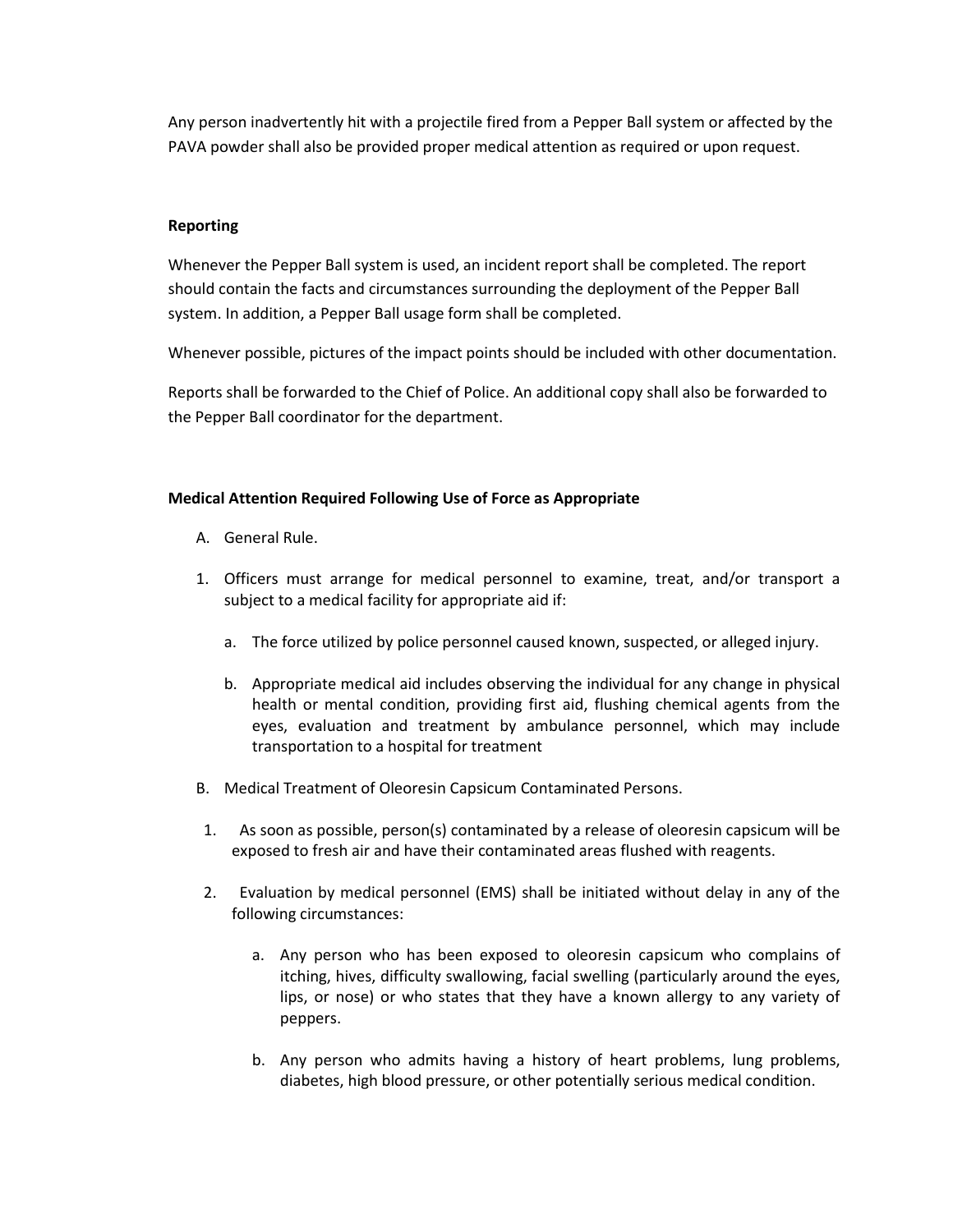- 3. Officers should provide assurance to suspects who have been sprayed that the effects are temporary and encourage them to relax.
- C. Medical Treatment after TASER Contact.
- 1. TASER probes that penetrate the skin of an individual may be removed by the officer on scene. The subject must be evaluated by EMS personnel following probe removal. If the probe is in a sensitive area (head, face, throat, groin, breast of a female) EMS must be notified for probe removal.
- 2. Any subject exposed to contact with the TASER's probes or contact points who receives an electrical charge must be offered the opportunity to be examined by medical personnel.
- 3. If an officer gains knowledge that the person contacted with the TASER has a preexisting cardiac condition, that subject will be transported to a hospital via ambulance for medical clearance.
- D. Medical Treatment after the Use of Physical/Impact Force.
- 1. Immediately after gaining control of a suspect, officers must be alert to any indications that the individual needs medical care. This includes, but is not necessarily limited to, bleeding, broken bones, or loss of consciousness.
- 2. Upon observing any of the above or other medical problems or if the suspect requests medical assistance, the officer will immediately summon emergency medical aid.
- E. Medical Release Required.
- 1. When the subject is examined, treated, and subsequently released from medical care, a written release in the form of "discharge instructions" will be obtained from the attending physician.
- 2. Refusals.

.

a.When emergency medical services personnel (EMS) are summoned to evaluate and/or treat a subject and the individual refuses medical attention, the officer shall obtain a copy of the refusal to be filed along with the case incident report.

#### **Written Reports and Investigations Required**

A. "Use of Force Report"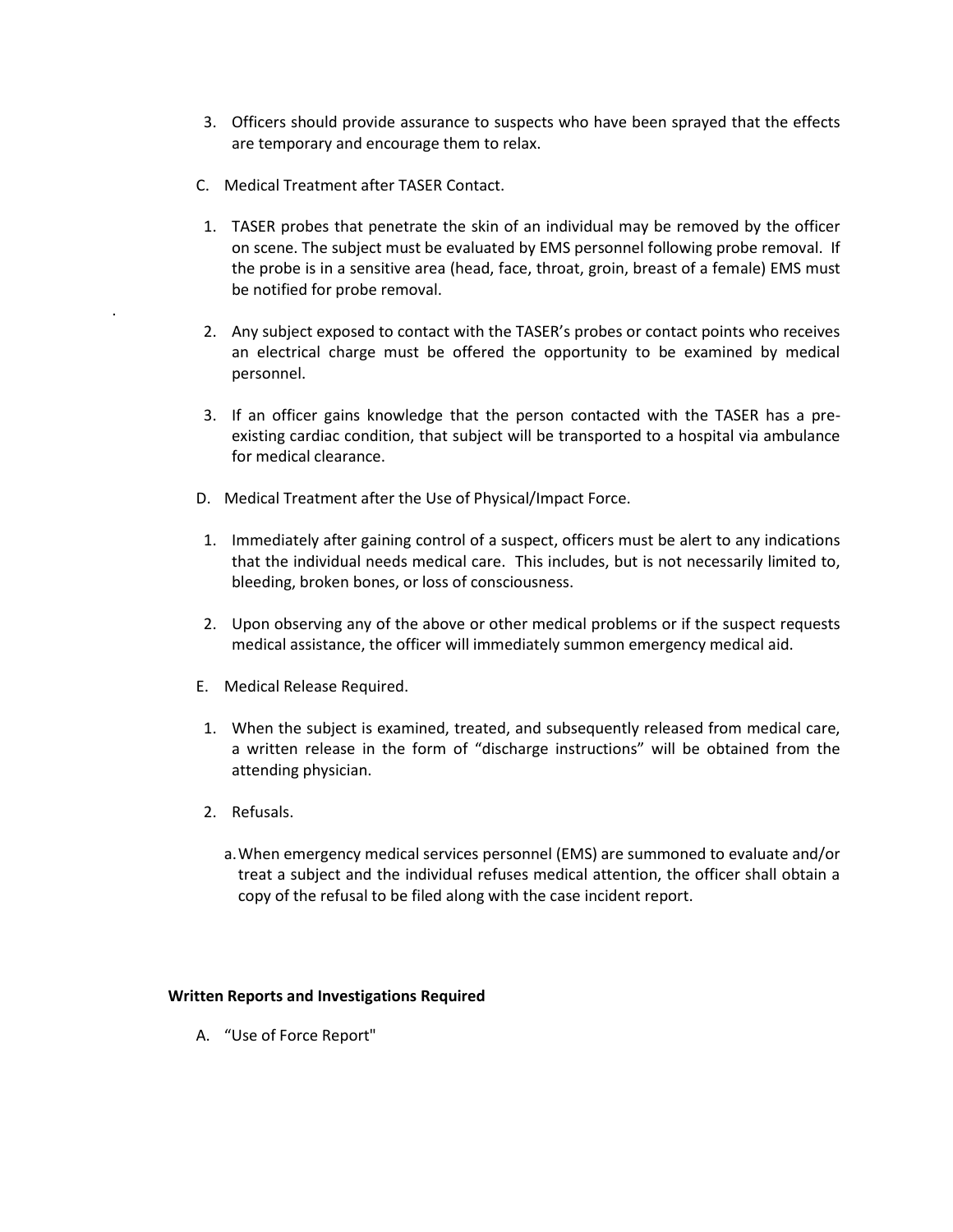- 1. Officers of the police department shall complete a departmental "Use of Force Report" whenever they:
	- a. Discharge a firearm, other than for routine training, recreational purposes, or animal disposal. (1.) Animal disposal
		- a.) A departmental incident report rather than a Use of Force Report shall document firearm discharges for the destruction of an animal.
	- b. Takes any action that results in, or is alleged to have resulted in, any injury to or the death of another person.
	- c. Uses physical force, or is alleged to have used physical force, to another person.
	- d. Applies force through the use of lethal or less lethal weapons.
	- e. Applies force relating to the discharge of oleoresin capsicum.
- 2. The "Details" section of the report will include a narrative description of the incident describing the actions of both the suspect and the officer(s).
- 3. Each officer employing force will complete and sign a separate "Use of Force Report" form for their involvement in the incident.
- 4. A "Use of Force Report" shall be completed prior to the officer(s) concluding their shift during which the use of force occurred. The completed report(s) shall be provided through the chain of command to the Chief of Police.
	- a. If the officer involved is injured or unable to make the report, the officer's supervisor, if applicable, shall submit a written report prior to the end of the shift in which the incident occurred detailing the circumstances under which the officer is unable to submit the report.
- 5. When an incident requires the "Use of Force Report" form, the shift supervisor, if not present, shall be notified to respond to the scene of the incident.
- B. Additional Reporting Requirements Following Deployment of Oleoresin Capsicum.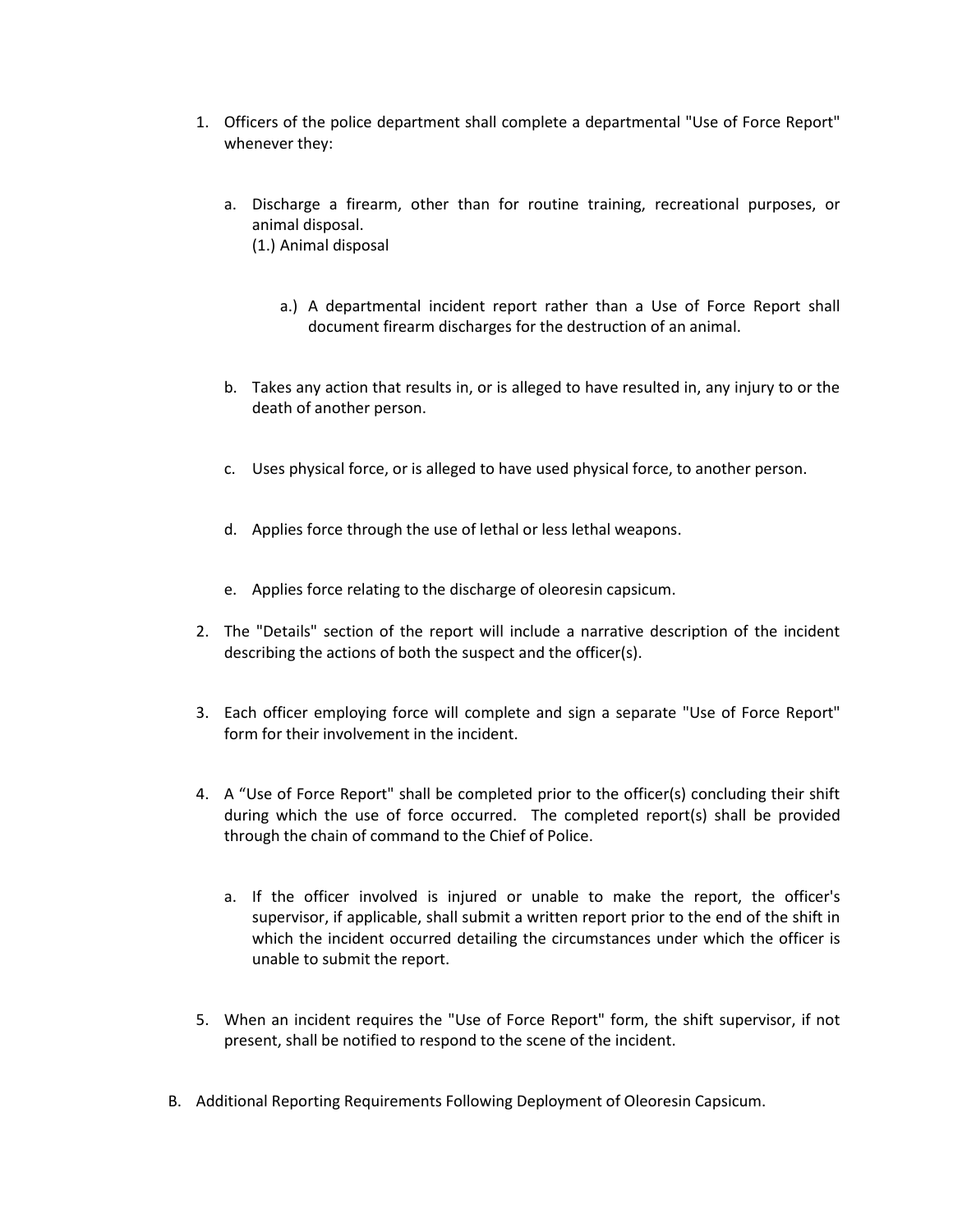- 1. An "O.C. Administrative Warning" should be given, in accordance with a form prescribed by this general order, to any subject contaminated by oleoresin capsicum, as soon as feasible, to determine if any potential health threats exist.
	- a. If health threats are determined by the "O.C. Administrative Warning," or at any time prior to or following the warning, procedures outlined in this order shall be immediately implemented.
- C. Investigation Requirements for Non-Training Firearms Discharges and Officer-Involved Firearms Incidents.
	- 1. As soon as practical following a non-training or officer-involved firearms incident, regardless of the location or on-duty/off-duty status, the officer shall notify, or cause to be notified, the Chief of Police or his designee of the occurrence.
		- a. A complete investigation will be conducted into any accidental discharge of a firearm, or any time an officer deliberately discharges a firearm in the line of duty, except when firing to destroy a wounded or suspected rabid animal or on the police firing range, unless an injury results from such discharges. This includes both on duty and off-duty incidents, regardless of where they occurred.
- D. All "Use of Force" and "O.C. Administrative Warning" report forms submitted in accordance with this general order shall be reviewed by the Chief of Police or his designee for consideration of compliance with this general order and the review shall be documented.
- E. Determination of Compliance.
	- 1. Reports found to indicate actions compliant with this general order shall be filed and maintained by the Chief of Police or his designee.
- F. Determination of Non-Compliance.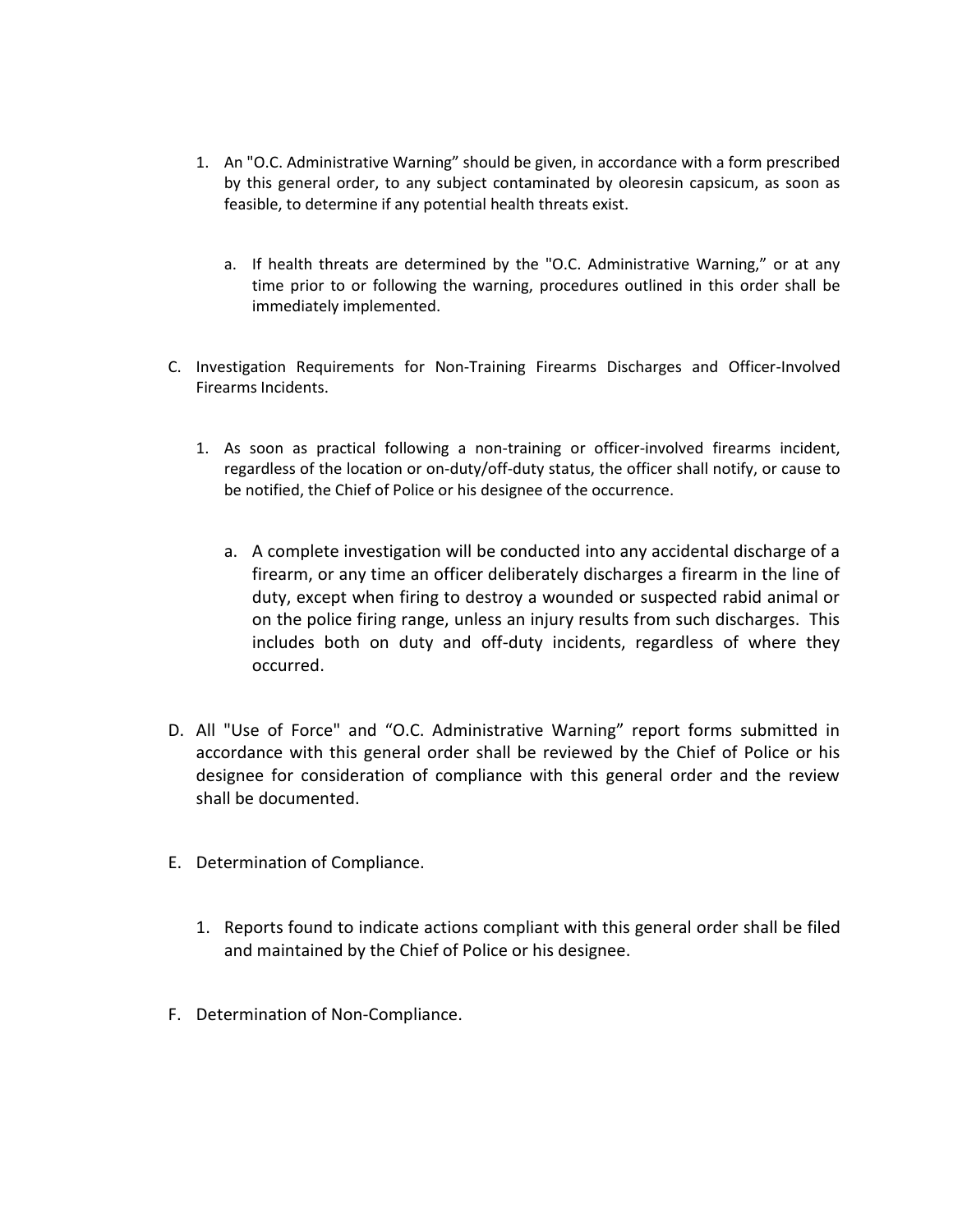- 1. Reports found to indicate non-compliance with this general order may be directed for follow-up consideration in accordance with one or more of the following actions depending upon the circumstances of the non-compliance:
	- a. Remedial training as outlined in this general order;
	- b. Professional Conduct investigation as determined by the Chief of Police;
	- c. Disciplinary action.
- G. The "Use of Force Report" is strictly an internal management document. As such, copies of the report SHALL NOT be attached to the regular departmental incident or supplemental report and SHALL NOT be released in whole or in part to any person, organization, or entity outside of the police department without specific permission of the Chief of Police.

# **Removal of Personnel from Line-Duty-Assignment Pending Administrative Review.**

- A. When death or serious bodily injury to another person has resulted from an employee's actions or use of force in an official capacity, that employee will, as soon as practical, be released from line-duty assignment by the Chief of Police pending investigation and any possible administrative adjudication of the incident by the department in accordance with the provisions of this general order.
- B. During the period of time an administrative review or investigation into the incident is being conducted, the Chief of Police may, at his option, reassign the employee involved to office related or other duties. Such relief and reassignment shall not be considered a suspension or disciplinary action taken against the employee, but rather an administrative course of action relieving the employee from further performance of line duties while undergoing the extreme emotional stress of having been involved in a death or serious injury action while permitting the department time to conduct an objective investigation into the matter.
- C. Mandatory Counseling Requirement
	- 1. It shall be the policy of the police department that when an officer discharges a firearm for his/her own defense, to defend a fellow officer or citizen, etc., while on-duty or off-duty, a psychological evaluation of the officer be conducted by a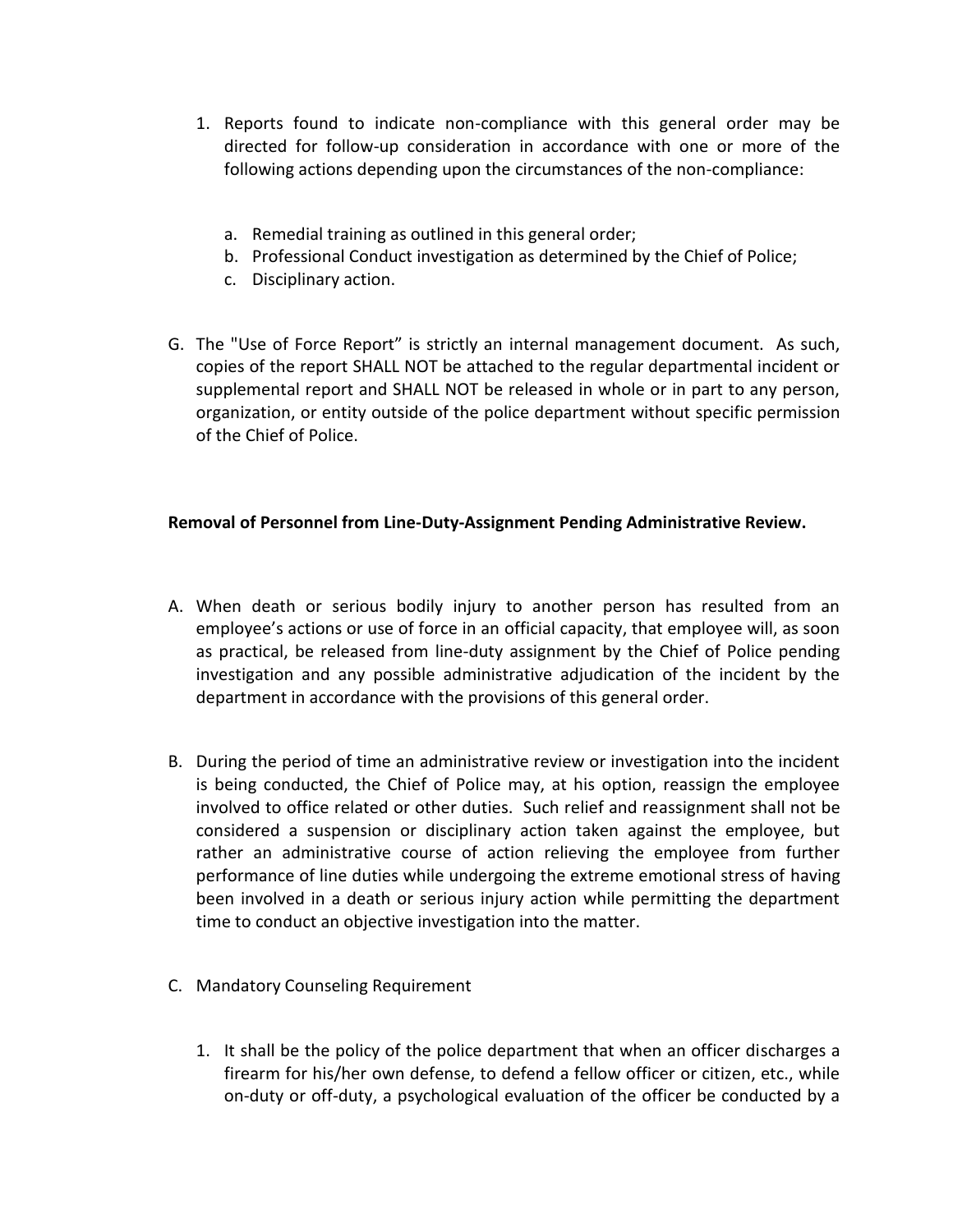licensed psychologist of the department's choosing, within thirty (30) days, at the department's expense.

- 2. Any follow-up treatment, which the examiner deems necessary, shall be provided at department expense.
- 3. The officer shall not be returned to full official duties until the examination and/or treatment is completed and a certification of fitness is provided to the Chief of Police.
- 4. This action is not punitive and is separate and apart from departmental disciplinary procedures.
- D. The Chief of Police will determine the period of time spent on administrative leave or office assignment.

# **Weapons and Ammunition Approved by the Chief of Police**

- A. General Provisions.
	- 1. Officers shall carry and use only those weapons and ammunition that are approved by the Department and on which they have been qualified according to the standards of the Department.
	- 2. Officers must demonstrate satisfactory skill and proficiency with all agencyauthorized weapons before approval is granted to carry and/or use such weapons on duty. Department issued weapons may not be carried off-duty with the exception of in transit to and from work, department sponsored training or informal practice.
	- 3. Officers are required to clean and maintain all weapons that are issued to them by the Department.
	- 4. Officers may not repair or alter their issued weapons in any manner whatsoever.
	- 5. Only a Departmental Firearms Instructor may make sight adjustments to issued weapons.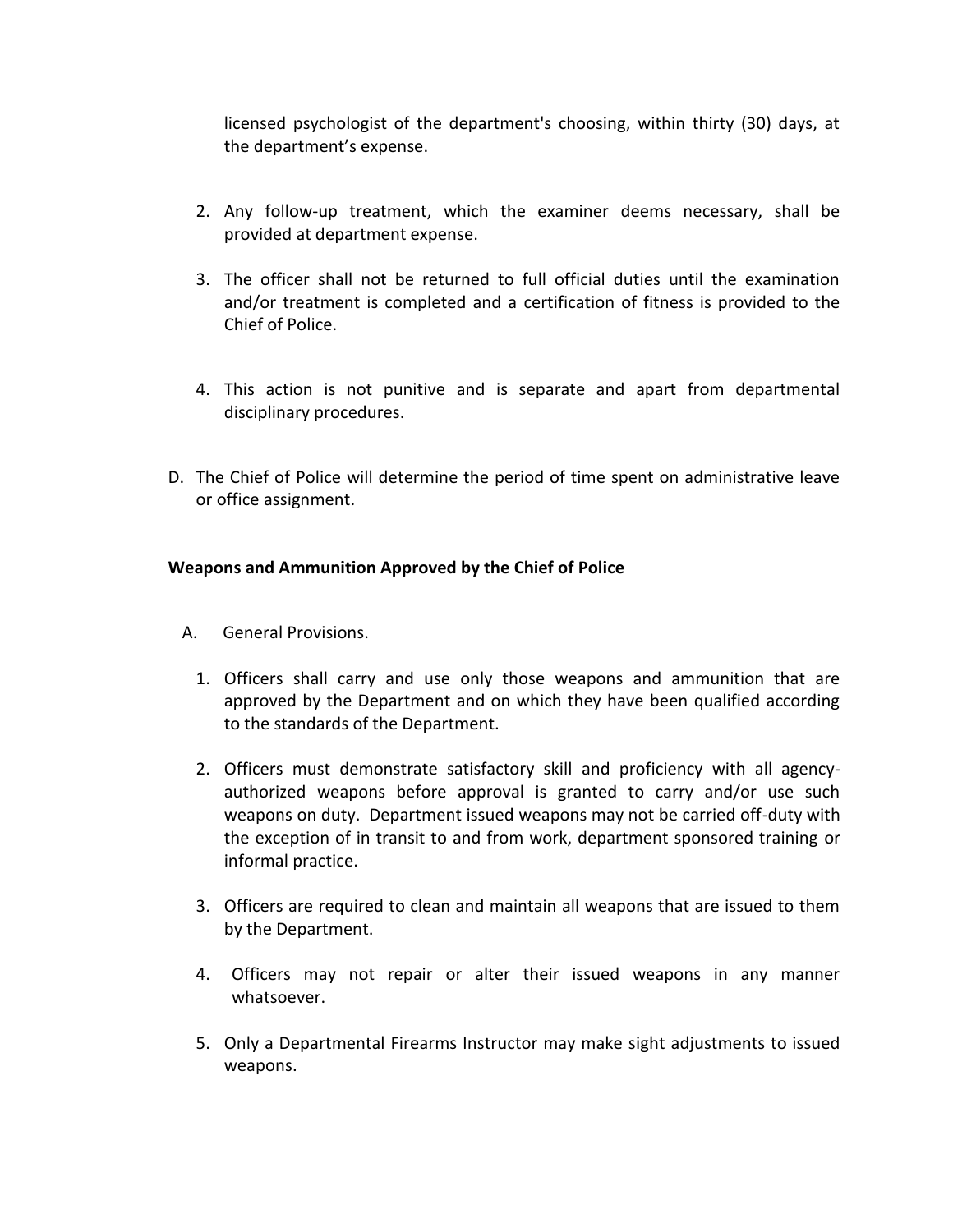- 6. Certified Weapons Instructors or Department Armorers will review, inspect, and approve all weapons intended for use by officers of this Department. Instructors will visually inspect weapons during qualification exercises. Agency weapons will be armored according to manufacturer specifications.
- 7. An inventory of all department owned weapons and a record of weapons assigned to each officer will be maintained by the Chief of Police. These records will be updated as required to properly reflect the current status of each weapon.
- B. Primary Handgun.
	- 1. The Department authorizes officers to carry, while on duty, a handgun and ammunition issued by the Department. The Department specifically authorizes the use of .40 caliber Sig Sauer handguns model P229. Only Department issued .40 caliber ammunition will be used.
	- 2. Officers, while on duty, will carry their handgun in a retention holster provided by the Department. Additionally, while on duty, officers will carry spare magazines, depending on their assignment, in a Department issued pouch.
- C. Off-Duty Handgun.
	- 1. Officers may carry an approved off-duty weapon and ammunition, while off-duty in Pennsylvania and as restricted by the Law Enforcement Officer's Safety Act for carrying a firearm outside of Pennsylvania.
	- 2. Officers must qualify annually on the off-duty handgun qualification course with their Department approved off-duty weapon(s) and show proficiency in their use.
	- 3. When armed, whether on or off duty, officers shall carry their badge and agency identification.
- D. Shotguns/Rifles/Submachine Guns
	- 1. Each marked police vehicle is to be equipped with at least one of the following weapons;
		- a. Mossberg 12-gauge shotgun;
		- b. AR-15 semi-automatic carbine/rifle in 5.65/.223 .
			- c. Heckler & Koch UMP submachine gun .40 S&W
	- 2. Only Department authorized ammunition will be used to include: